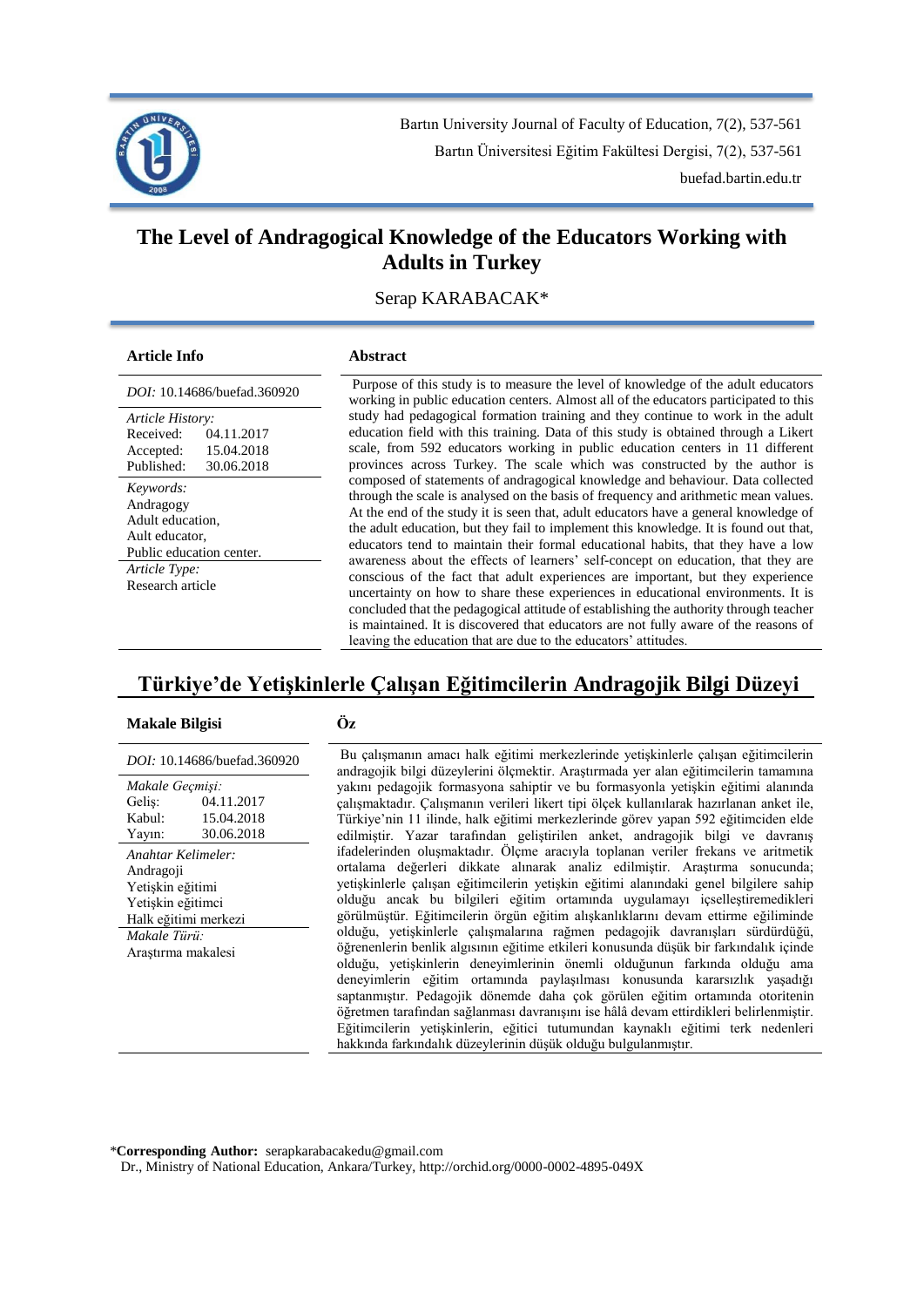# **Introduction**

In the recent years, adult education has become an increasingly important and renowned field within Turkey. In its broadest definition, adult education, which is an extensive part of lifelong education, is a methodical, systematic and organized process of education that is directed towards adults and those who are out of school (Geray, 2002). In Turkey, the responsible organization for the construction of this systematic and organized process of education directed towards adults is, the General Directorate of Lifelong Learning(GDLL) operating under the Ministry of National Education(MoNE).

General Directorate of Lifelong Learning was founded in 2011 with the decree with force of law no 652 and its' duties are defined by the same decree (Organisation and Duties of the Ministry of National Education, 2011). Issues such as creating policies aiming to popularize lifelong education and teaching besides the compulsory education, implementing, observing and evaluating these policies are among these duties. Along with these, General Directorate of Lifelong Learning is responsible for the high-level policy documents such as strategy documents about developing the qualification of the personnel working at its attached institutions and development plans (Tenth Development Plan, 2014-2018). Education takes place in 989 public education centers and 19 maturation institutions attached to the General Directorate and is carried out by 7.130 tenured and around 68 thousand untenured educators (MoNE GDLL Monitoring and Evaluation Report, 2017). According to the 2017 data, in 3229 different programs education is free, provided that there is adult demand (GDLL Modular Programmes, 2017).

According to the Eurostat data released on February 2017, the participation rates to these trainings for adults is 5.8% (Eurostat, 2017). As adults partake in educations they desire, the profile of the educators working with them stands out as an important component.

Job titles and status of the educators working in the public education centers, which carry out the adult educations/trainings throughout the country, show variety. Educators can work as volunteer educator, teacher, expert and master educator. Tenured teachers working under Ministry of Education have the utmost priority at being employed at public education centers. In the cases of tenured teachers not being sufficient, expert or master educators or volunteer educators are chosen to be assigned (Legislation for Public Education Centers, 2011).

Numbers of different titled adult educators are shown in Table 1.

| Table 1. Number and Tenure Statuses of Educators Working in Public Education Centers |  |  |  |  |  |  |
|--------------------------------------------------------------------------------------|--|--|--|--|--|--|
|--------------------------------------------------------------------------------------|--|--|--|--|--|--|

| <b>Tenure Statuses of the Educators</b> | <b>Number</b> |  |
|-----------------------------------------|---------------|--|
| <b>Tenured Teacher</b>                  | 6.630         |  |
| <b>Assigned Teacher</b>                 | 238           |  |
| Tenured-Assigned Master Educator        | 262           |  |
| <b>Untenured Master Educator</b>        | 67.723        |  |
| Total                                   | 74.853        |  |

Source; MoNE GDLL Monitoring and Evaluation Report, 2017.

On inspection of the table, it can be seen that there is a large number of untenured master educators despite the fact that legislation states that tenured teachers have priority for the appointments. When tenured and untenured educators are assessed according to their education levels, tenured educators, despite rarely being high school graduates, are expected to hold at least an associate degree in accordance with the recently changed teacher appointment criteria. Untenured educators however, are able to give courses as primary, secondary or high school graduates as long as they have the necessary mastership qualifications for their fields (MoNE Regulations for Institutions of Non-Formal Education, 2010). Legislation allows educators from a broad range of academic backgrounds (primary school graduates to doctorate graduates) to work in public education centers. In this sense, it is fair to say that there are primary, secondary and high school graduates who had not pedagogical formation training, university graduates who had not pedagogical formation training and educators who had pedagogical formation training.

538 Pedagogical formation has two connotations in Turkey. First of all, it is the one of the prerequisites of working as a teacher in Turkey (MoNE Informative Report, 2017). Anyone who desires to apply as teachers to schools under the Ministry of National Education, should have the certificate showing that they have completed the pedagogical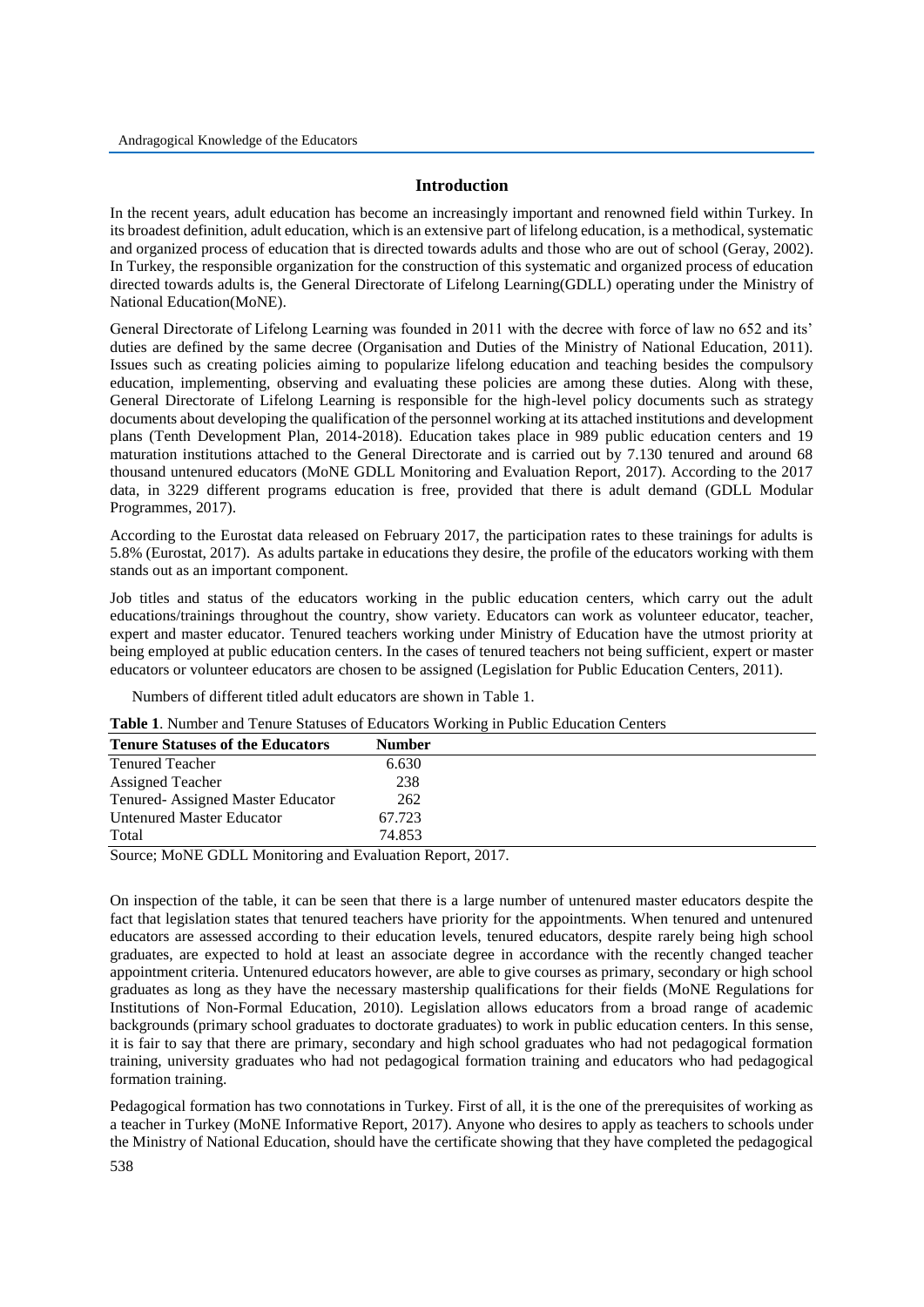formation training. Secondly, it proves that the teachers are qualified in children education. Teachers who had pedagogical formation should have the skills and knowledge to enable education and learning processes of the children. Nevertheless, educators working in the public education centers, work with adults in adult directed courses. Learning dynamics of the adults are different than of children.

The fact that adults' learning styles are different from children's learning styles cannot be interpreted as one of these learning styles is superior to the other. The differences between the adults' and children's experiences, knowledge and perceptions related to life and learning inevitably have some reflections in the learning environment. The basic difference between these two learnings is that the pedagogical model expects commitment and compliance from its followers and the most important motivation for achievement is the competition for note (Knowles, Holton and Swenson, 2014). Moreover, child education is in the scope of compulsory education. Yet, adult education is a voluntary process (Kurt, 2014). More than extrinsic motives, it relies on intrinsic motives such as the desire to be respected. In our country, educators coming together with adults in this process are people specialized on the children's learning dynamics as a result of the formation education given to them at university.

On inspection of the pedagogical formation programme, it can be seen that lifelong learning is also included (Council of Higher Education Formation Programme, 2017). However, the question of how lasting the lifelong learning knowledge acquired during the pedagogical formation for those who work with adults should be dealt with separately. Almost all of the educators who participated to the survey started their professional lives in formal education institutions and started working in public education centers afterwards. Even for a limited time, these educators adhered to what is expected from a teacher in formal education. There are also thousands of educators who have not received pedagogical formation but are actively working in public education centers.

Educators who work with adults in public education centers are expected to know principles and methods, also referred to as "andragogy" in terminology, that have different qualities than principles of child learning. These principles and methods have 6 main components.

- 1- Need to Know: Adults need to know why they should learn before starting to learn something. Adults put a significant effort into researching the benefits of learning and the negative consequences of not learning before beginning the learning on their own (Tough, 1979).
- 2-The Learners' Self-Concept: Adults, in accordance with the attitudes and behaviours expected from an adult and the self-concept they constructed in line with these expectations, take the responsibility of their own decisions and lives. When they reach this self-concept, they feel the profound psychological need to be seen and treated as people who have the ability to guide themselves (Knowles, Holton and Swenson, 2014).
- 3-Role of the Experience: Adults participate in a learning environment with more and different life experiences than children and adolescents. The most valuable resource in adult education is the pupil's own experience. Experience is the alive textbook of the adult learner (Lindeman, 1969).
- 4-Readiness to Learn: Adults are ready to learn things they need to know and execute to effectively handle real life situations (Knowles, 1990).
- 5- Orientation to Learning: Children's and adolescents' learning is subject based, adults' orientation to learning is problem and life based (Knowles, Holton, Swenson, 2014). Adults do not put effort into learning information that does not help with them solving the real-life problems.
- 6- Motivation: Adults, in addition to being responsive to external motivators such as better jobs, higher salaries, have a high potential to respond to internal motivator such as better job satisfaction, self-respect and a better life quality (Knowles,1990).

Although a lot of factors come into play in the background of adult learning, it is mostly affected by these 6 principles that is known as the andragogical approach. Reflections of these principles are seen in educational environments. However, the educators' inadequate awareness of how adults learn, how to communicate with them, and the effect of adults' learning psychology on learning, results in negative outcomes such as the adult discontinuing with the education (Quigley, 1998; Karabacak, 2011)

In the research focusing on educators working with adults, it has been stated these educators should have some characteristics supporting andragogical principles. These characteristics include showing interest in adults, supporting and encouraging them and ensuring the establishment of an environment of dialogues (Kılavuz, 2003).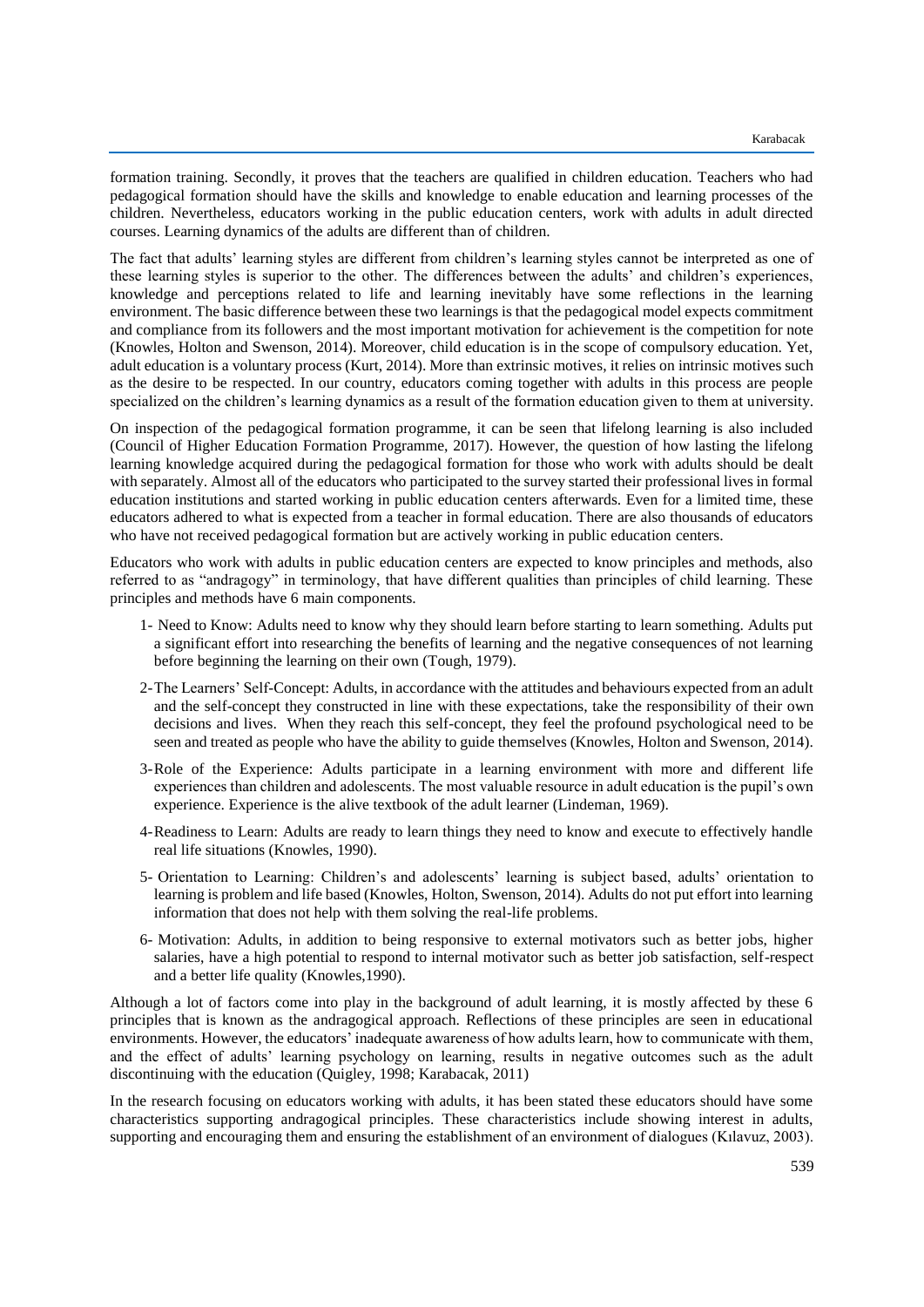#### Andragogical Knowledge of the Educators

In addition, respecting the experiences of learners and possession of the skills needed to be able to use effective communication techniques are also among the characteristics to be possessed by an adult educator. It has been determined that for adult educators to gain these characteristics they need to have training in the field of adult education and the skills and competences of the educators already teaching adults should be enhanced (Duman, 1991).

Even though in Turkey, adult education in the fields that require hand crafting are carried with vocationally specialized individuals, it might be necessary to have knowledge about the learning dynamics of the adults in the class. Because even the educators who are university graduates have pedagogical knowledge. It is possible that those who are not university graduates to have little knowledge on the basic dynamics of education. Educators learn about adult education while working on the field. However, there is no information on the level of knowledge they acquire on adult education.

### **Purpose of the Study**

The aim of this research was to measure the andragogical knowledge level of educators who graduated from different fields in universities and who are currently working with adults in public education centers in 11 cities. In light of this goal, we tried to answer the following questions.

- 1- What is the educators' knowledge level and perception of need to know, one of the basic principles of andragogy, and its' reflections in educational environments?
- 2- What are educators' thoughts on learners' self-concept and the effect of self-concept on educational environments?
- 3- What is the educators' perception of the role of the learners' experiences principle and what is their level of knowledge about the effects of this principle on educational environments?
- 4- What is educators' perception and expectation about the effects of readiness to learn principle on educational environments?
- 5- What is the educators' perception of adults' orientation to learn and what is their knowledge of the reflections of this principle in educational environments?
- 6- What is the educators' perception and knowledge level on adults' learning motivations?

### **Method**

# **Research Design**

In this study which aims to measure the andragogical knowledge of the educaators who work wit adults at public educatlon centers, descriptive survey model is used. Statements which were constructed in line with the 6 basic principles of andragogy were included in the survey. Data obtained after the testing was systematically described and the descriptions were interpreted also in light of the previous studies conducted in the field. Statements which were found to be insignificant in the interpretation was not included in this article. Firstly, interpretation was conducted for each principle title considering the variables such as frequency, education level and profesional experience. Then, the relationship between the subtitles was emphasized and by investigating the causal relations in the answers given to andragogical statements, results reported in the findings sections were achieved.

### **Participants**

The participant pool consisted of educators actively working (at the time the data was gathered) in one of the 12 education centers in 11 cities including Antalya, Balıkesir, İzmir, Denizli, Şanlıurfa, Adana, İstanbul (both Asian and European sides), Trabzon, Erzurum, Gaziantep, and Ankara. This concluded to a total number of 592 educators working at 57 different subject areas that completed the survey assessing andragogical knowledge. Educators' ages change change from 23 to 62 and their experience of working in nonformal eduvation varies from 3 months to 32 years. In terms of education levels, educators have highschool, associate, bachelor and master degrees.

### **Data Collection**

Data was collected with a 5-point Likert survey. The survey was prepared with statements composed of andragogy principles. While developing the scale, scale development measures (Büyüköztürk, 2005), academic studies that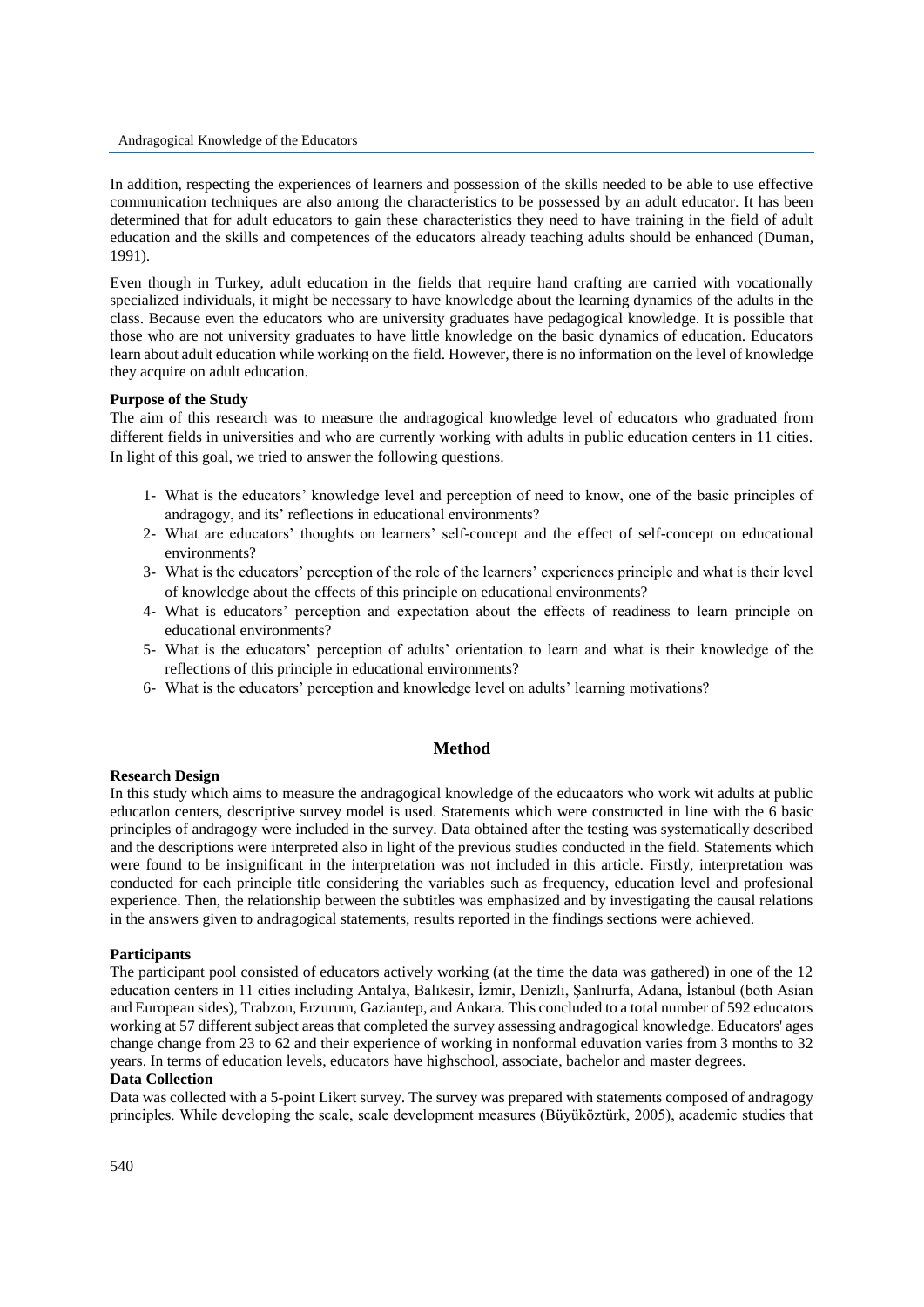had developed scales on adult education (Tezcan, 2012) and references for data collection methods (Yıldırım & Şimşek, 2006) were used.

After the survey is prepared, 1 associate professor and 1 assistant professor who had their PhD's in the adult education field and 1 assesment and evaluation specialist statistician who is working at the General Directorate of Lifelong Learning were consulted to see whether the statements were suitable for the purpose of the study and whether they were understandable enough and whether they complied with the basic principles of andragogy. According to their feedbacks, 2 of statements from the survey which was orginally designed to have 35 statements were omitted and some of the statements were shortened or rewritten in order to achive clarity.

For the pilot testing, out of the 28 public education centers in Ankara, 4 public education centers which were more acccessible for the researcher were selected. The survey was given to 67 educators working in these centers. After the testing, 1 statement which was cuncluded to be inefficent was also omitted and the number of the statements were decreased to 33. According to the feedback in the pilot testing, some of the statements were reconstructed and the final form of the survey was actualized.

#### **Data Analysis**

In the study, personal information form to collect the demographic data and a likert survey to measure the education level were used. The survey was applied to 592 educators which constituted the whole of the study and the obtained data was interpreted in light of the frequency and mean values. During the analysis, an expert in the field of assessment, evaluation and statistics working at the General Directorate of Lifelong Learning was consulted and necessary revisions were made prior to concluding the analysis.

### **Findings**

### **The Need to Know**

In andragogy, the need to know represents the strong need of learners to know what they're learning, the reasons why they're learning, and the learning outcome they will gain from it. When the prevalent statements regarding the need to know are examined, it is seen that participants have generally replied with high and similar averages that they strongly agree to the statements on knowing about the topics they will be taught and how to apply the newly learned knowledge into their own lives as well as knowing the positive learning outcomes of a subject would increase their desire to learn. This result could mean that the educators who are working with adults are aware of the importance regarding the need to know for adults. The fact that the statements regarding the need for cognition have high and similar averages can also be interpreted as survey results are a confirmation for the need to know, one of the main principles of adult education, should be satisfied. In spite of this situation, educators agreed to the statement on giving information to course attendees about what they will learn with a lower frequency.

All of the educators that filled in the survey had pedagogical formation certificates and almost all of them were individuals who started working with adults in public education centers after working in formal education. In formal education, there are no expectations from these teachers to give children explanations about why they should learn a subject. The data from the survey illustrates that although the teachers who had adopted this behavioural pattern have knowledge of the need to know, nevertheless they have internalised behaviours and attitudes of formal education and they continue these behaviours and attitudes in adult learning environments.

The fact that educators who agree to the statement of knowing the negative outcomes of not receiving education can increase the inclination towards education show a tendency to inadequately inform the course attendees, can illustrate that teachers are aware of this topic, yet they fail to implement it.

When the relationship between the variable of need to know and the variable of the time spent working with adults is examined, it is seen that with increasing length of time spent working with adults, the rate of agreement by the educators with the statements included within the dimension of adults' need to know is also increasing. With increasing length of service in public education centers, the educators were found to have more internalized the importance of knowing what to learn and how to learn for adults.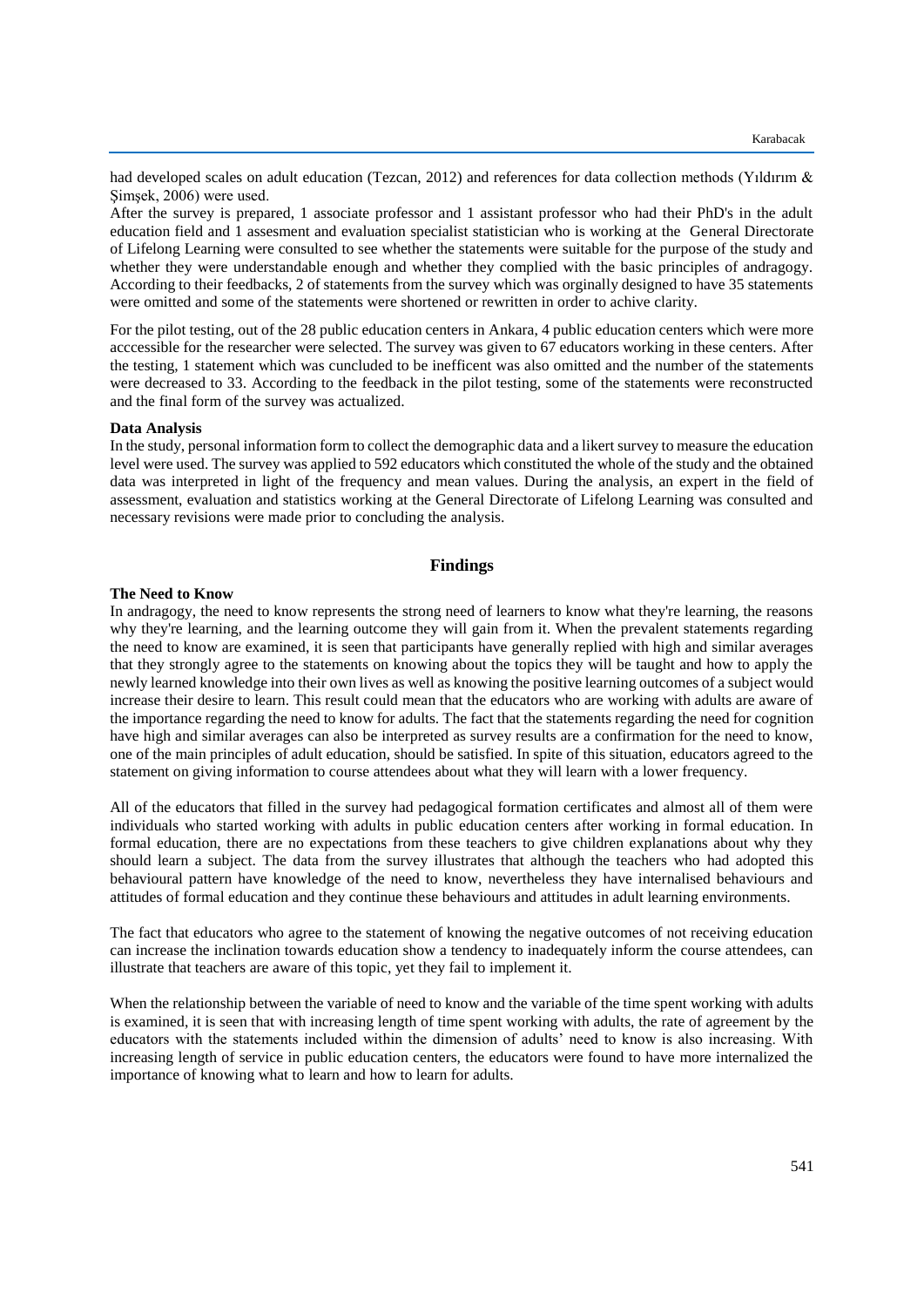| <b>Time Spent Working with Adults</b> |      |  |
|---------------------------------------|------|--|
| $0-4$ years                           | 4,11 |  |
| $5-10$ years                          | 4,44 |  |
| 11-16 years                           | 4,45 |  |
| 16 years and more                     | 4,67 |  |

**Table 2.** The Time Spent Working with Adults and Frequencies Related to Need to Know

Adults take part in educational activities on the grounds of different motives. According to Houle, learners can be divided into three groups on the basis of their motives; goal-oriented learners, activity-oriented learners and learning-oriented learners (Houle, 1961). In the table, there is only one sentence concerning learning motives of adult learners. This sentence indicates that adults only learn to have knowledge. The frequency value corresponding to the "undecided" option for this sentence may be interpreted as the educators' not having exact knowledge about adults' motives to learn.

| Table 3. Participants' Need to Know |  |
|-------------------------------------|--|
|-------------------------------------|--|

| <b>Participants' Sentences Related to Need to Know</b>                          | $\bar{X}$ |
|---------------------------------------------------------------------------------|-----------|
| 1. Before starting the education, I give information about what participants    | 4,2       |
| should learn.                                                                   |           |
| 2. If the participant knows about the subjects they will learn, their desire to | 4,6       |
| learn will increase.                                                            |           |
| 3. Participants only learn to be knowledgeable about the subject.               | 2.9       |
| 4. If the participants are informed about why they should learn before          | 4,3       |
| starting the education, the learning will be facilitated.                       |           |
| 5. If the participant knows about the benefits of learning, their interest in   | 4,5       |
| education will increase.                                                        |           |
| 6. Participants' knowledge of how to apply the information learnt to their      | 4,6       |
| lives, will positively affect the learning.                                     |           |
| 7. Knowing the effects of the educations on the vocational progress will        | 4,5       |
| increase participants' desire to learn.                                         |           |
| 8. Knowing the negative consequences of not having an education will            | 4,1       |
| increase the tendency to learn.                                                 |           |

## **The Learners' Self-Concept**

Self-concept can be defined as one's perceptions, emotions, thoughts, and attitudes towards themselves (Açıkgöz Ün, 2005). This self-concept directly affects the general conduct towards various areas in daily life. Therefore, having a positive self-concept means having positive attitudes, conducts, and perceptions in daily life. According to Rogers (1969), this positive self-concept is not only necessary for daily life, but also for learning. Self-concept in andragogy signifies adults' psychological need to be perceived as having the ability to guide themselves and the responsibility of their own decisions, and be treated accordingly (Knowles,1996). Within their learning environments, adults want to see behaviours and attitudes that match with their self-concept.

542 Educators, who have answered the survey in the context of the self-concept of learners, expressed that they strongly agree to the statement about adults' active participation will increase the course attendees' success. Likewise, they strongly agreed to not being completely bound to what educators offer but also doing different out of class activities on related subjects will positively affect the learning. Despite the high averages of "strongly agree" on these statements, it is seen that educators agreed to the statement concerning course attendees being responsible in educational activities will lower the abandonment rates on a lower average. Under these circumstances, it is understood that educators do not have full awareness regarding the self-concept of course attendees. It can be interpreted that educators' approach supports active participation in lectures and learning outside of lectures, which are among established criteria for increasing success in the context of educational sciences, but they need to be more informed about adults' desire to take more responsibility in the formation of certain educational activities. Moreover, within the scope of programme planning in adult education, lack of certain knowledge can mean that the educators do not know how to give course attendees responsibility.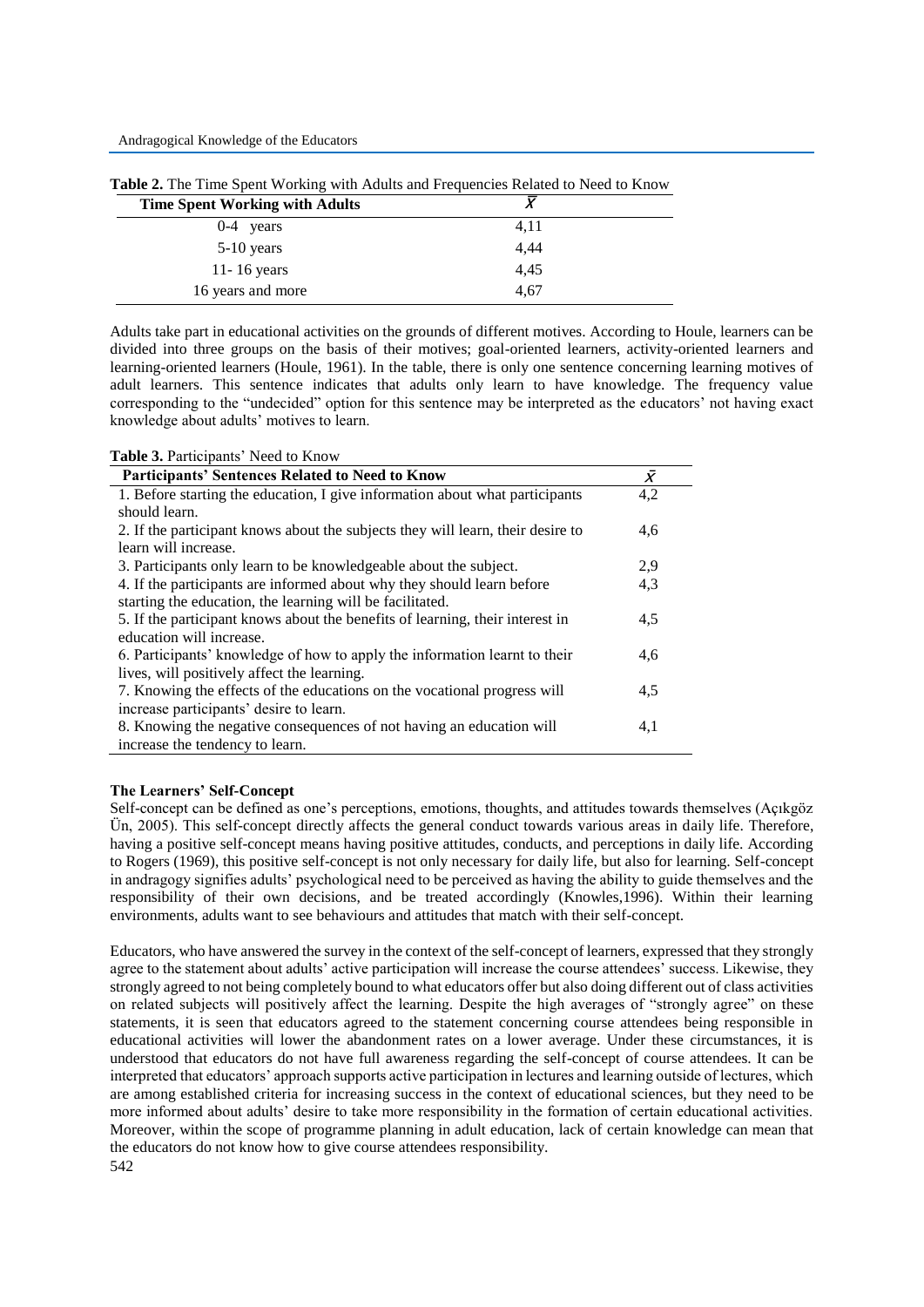Among the important components of andragogy there are the self-concept of adults and the opinions of educators regarding the self-concepts of the course attendees. Those who want to plan all aspects of their lives according to their own needs and desires, and define themselves as adults to the extent they can accomplish this, come to the public education centres as course attendees. On the basis of what is mentioned above, the educators were asked about their opinion on the statement "a communication between the educator and the course attendee where the educator is an instructor and not a teacher increases the success". It is seen that the opinion they presented were that of "strongly agree".

While the statement about educators treating course attendees as students will facilitate learning was answered with "disagree", it is seen that this statement was evaluated with an average close to the undecided boundary. In the light of this data, it can be reached to the conclusion that adult course attendees need an instructor more than a teacher, that they are not in need of educators with pedagogic attitudes, and that the educators are aware of this. Despite being aware of this, the fact that the number of the participants marking the response option "undecided" for the statement "treating course attendees as students will facilitate learning" is close to the number of participants marking "agree" response option for the same statement can illustrate that educators are knowledgeable about the qualities an adult educator should possess but still their inclination to treat course attendees with attitudes typical of child education continues.

When a statement was evaluated depending on the educators' branches, it was found that the level of agreement of the educators teaching at secondary education is higher than that of the classroom teachers. This might indicate that as the classroom teachers work with younger students, they might have adopted pedagogical attitudes; yet, educators working at secondary or high school levels might have been closer to andragogical attitudes due to their students' ages.

| Table 4. Frequencies for the 14th Statement Depending on the Educators' Branches |  |  |
|----------------------------------------------------------------------------------|--|--|
|----------------------------------------------------------------------------------|--|--|

| <b>Branch</b>                 | <b>Number</b> |                          |
|-------------------------------|---------------|--------------------------|
| Classroom teachers            | 389           | 2.80                     |
| Branch teachers               | 189           | 3.14                     |
| Branch is unknown/no response | 14            | $\overline{\phantom{a}}$ |

Another striking point is, educators strongly agreed to the statement "Educators recommending resources to use outside of the class positively affects the learning". Same educators strongly agreed to the statement "adults doing out-class activities affects learning positively", but with a lower point average. This can be interpreted to mean that educators think even though they recommend resources, adults might not complete (due to the requirement of their own lives etc.) the necessary out of class activities

**Table 5.** The Learners' Self-Concept

| <b>Statements About the Learners' Self-Concept</b>                                                                                               | $\bar{X}$ |
|--------------------------------------------------------------------------------------------------------------------------------------------------|-----------|
| 9. Course attendees' having responsibilities in the formation of certain educational activities will                                             | 4.04      |
| decrease the desertion rates.                                                                                                                    |           |
| 10. Actively participating to the education will increase the course attendees' success.                                                         | 4,56      |
| 11. Not being solely bound to what educators offer and doing out-class activities related to the<br>subject, positively affects learning.        | 4,20      |
| 12. Educators recommending resources to use outside of the class positively affects the learning.                                                | 4,31      |
| 13. A communication between the educator and the course attendee where the educator is an<br>instructor and not a teacher increases the success. | 4,15      |
| 14. Educator treating the course attendee as a student will facilitate the learning for the course                                               | 2.93      |
| attendees who have a formal education background.                                                                                                |           |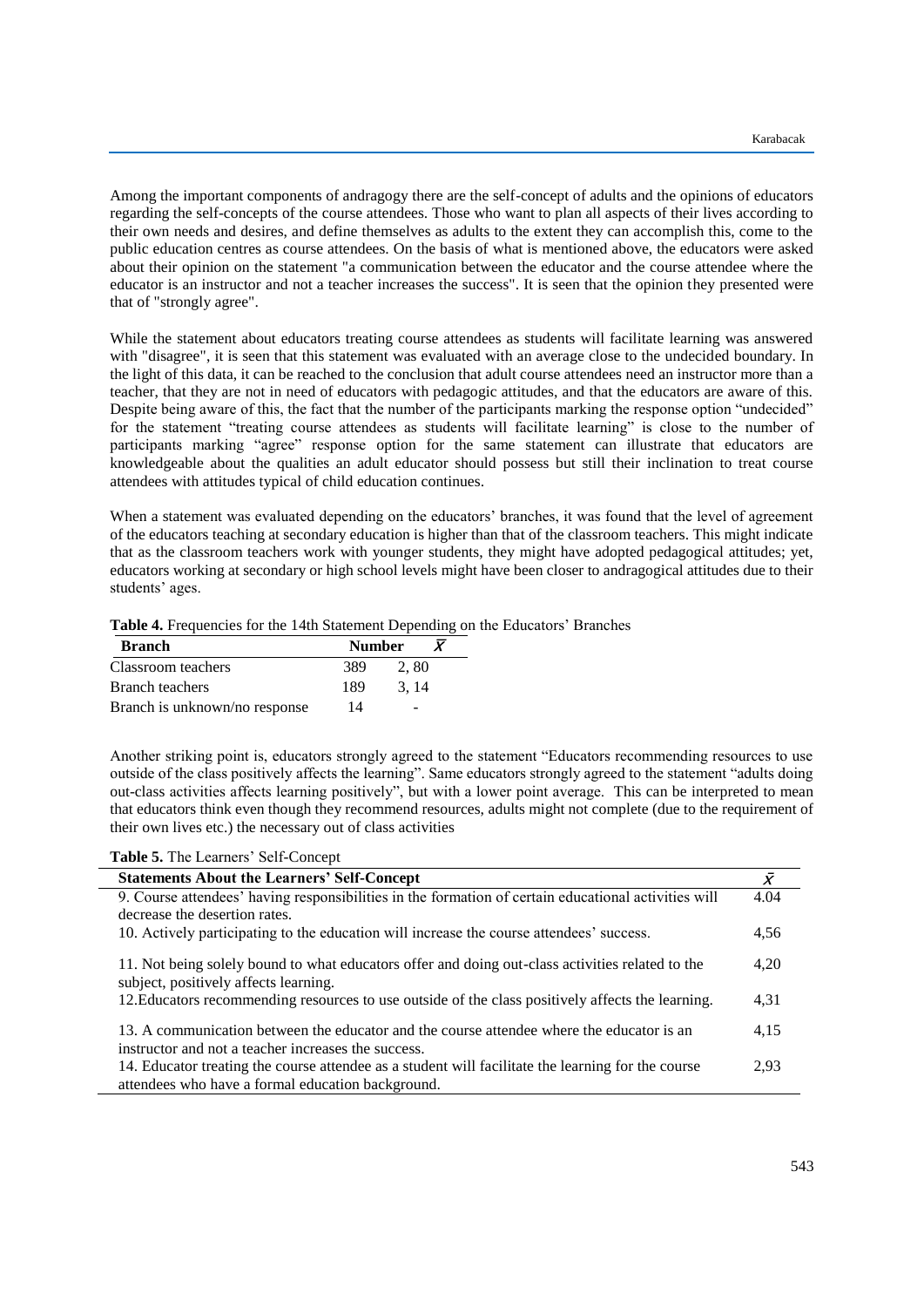### **The Role of the Learners' Experiences**

In adult education, for teachers and learners, whiteboards, projectors, videos and DVDs, digital resources, internet based online links and besides that written material like course textbooks, activity sheets can be used as resources (Scales, 2015).

According to Lindeman, along with the aforementioned resources, the most effective material that can be used in adult education is adults' own life experiences (1969). Adults obtain many different experiences across time and these experiences contribute to their individual differences. At the same time, to make the learning lasting and meaningful they refer to their own experiences and they learn subjects that are more related to their own experiences faster. In this sense, in educational activities, learners' experiences are both a material that contributes to perseveration of the learning and a dynamic that influences the continuation of it.

Related to the roles of previous lives and experiences on learning, the statement of "association of trainings with the previous learnings positively affect learning" was strongly agreed to by educators with a high average. This result shows that the educators understand the association of previous learnings with the newer ones is important for the consolidation of the newer learning processes, as Lindeman states. Additionally, the statement about covering the topics of education with examples that can be related to the course attendees' own lives positively affects the learning, has a lower average. It can be explained as educators having no clear information about which experiences can be related to the education.

Educators strongly agreed to the statement about allowing course attendees to share their experiences increase their desire to learn. However, despite this, the statement about allowing course attendees to share their experiences decrease the desertion rates have a lower average. In accordance to this, it could be concluded that educators believe that experiences have an effect on the course attendees' learning, but they do not have enough information about its' effect on course attendees' continuation of their education or their desertion.

**Table 6.** The Role of The Learners' Experiences

| <b>Statements About The Role of The Learners' Experiences</b>                         | $\bar{X}$ |
|---------------------------------------------------------------------------------------|-----------|
| 15. Covering the subjects with examples related to course attendees' lives positively | 4.27      |
| affects the learning.                                                                 |           |
| 16. It will be beneficial to include subjects where course attendees can improve      | 4,25      |
| their own personal qualities.                                                         |           |
| 17. Valuing course attendee's and his/her lifestyle positively affects the learning.  | 4,36      |
| 18. Giving equal opportunities to course attendees for participation to in-class      | 4,20      |
| activities decreases the desertion numbers.                                           |           |
| 19. Allowing course attendees to share their experiences increases the desire to      | 4,36      |
| learn.                                                                                |           |
| 20. Association of the educations with the previous learning processes positively     | 4.59      |
| affects the learning.                                                                 |           |

When the variable of the time spent working with adults was taken into consideration, it was seen that with increasing time spent working with adults, the participants' agreement with the statements about supporting experience sharing also increases. This points out that independent of variables such as age and branch, with increasing time spent working with adults, educators better learn the learning characteristics of adults; thus, they change their attitudes and move away from the attitudes they adopt in formal education.

**Table. 7** Frequencies for the 19th Statement in Relation to the Time Spent Working with Adults **Time Spent Working with Adults**  $\bar{X}$ 

| $0 - 4$ years     | 4, 11 |
|-------------------|-------|
| $5-10$ years      | 4, 25 |
| 11-16 years       | 4,40  |
| 16 years and more | 4, 41 |
| 544               |       |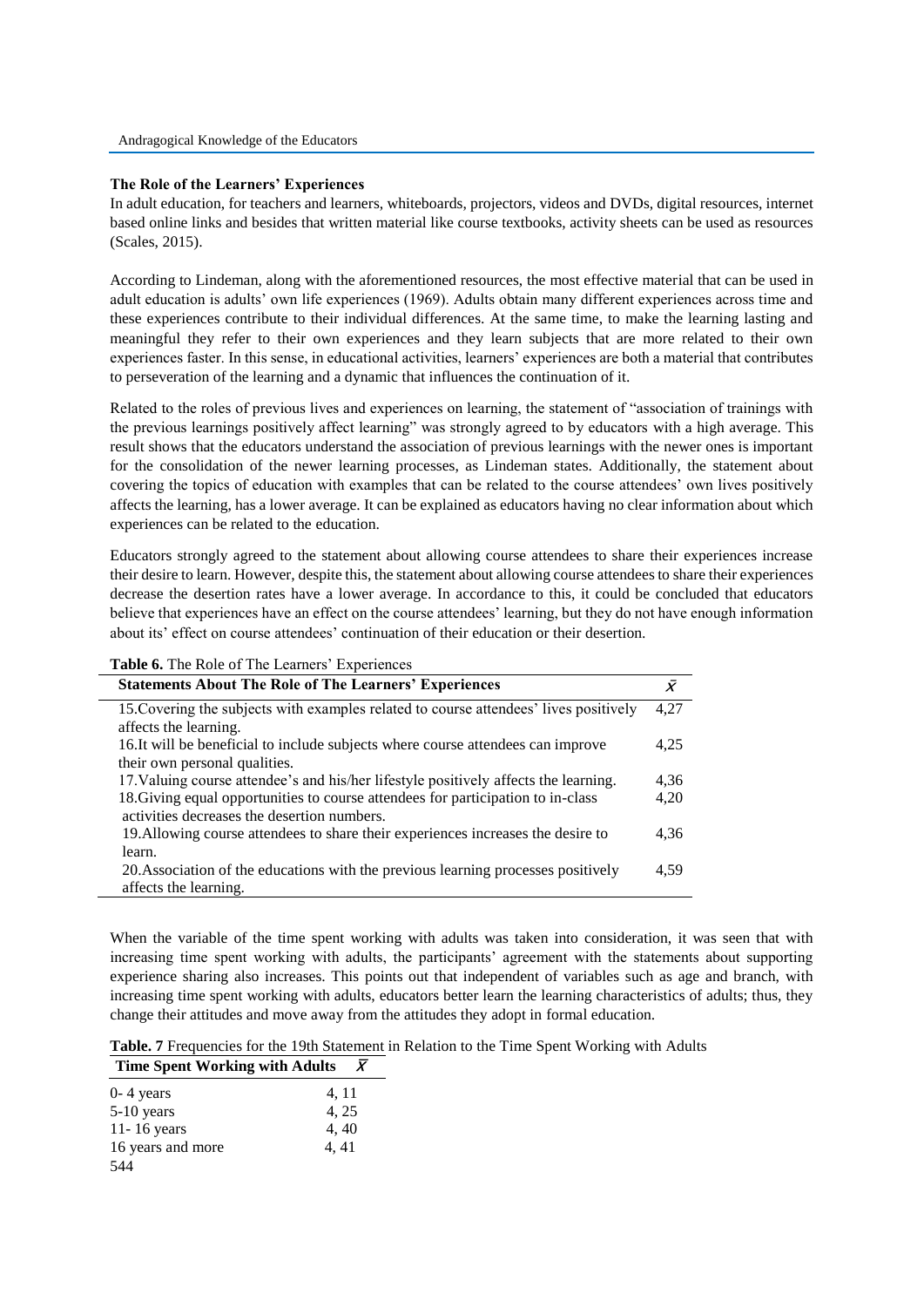### **Readiness to Learn**

One's readiness to learn defines a time period which progresses differently from pedagogy in adult education. In the pedagogy, the main dynamic of readiness to learn is seen as age. However, in adult education, it is related to adults passing to another period of their lives or elevating themselves in line with their personal progress. Readiness to learn is a developmental requirement of one developmental period to another (Knowles, 1996) .

In the survey, on the readiness to learn principle, educators have agreed with the fact that different education methods speed up the process of readiness to learn. However, a low percentage of educators have strongly agreed to the statement claiming the usage of role models would facilitate one's readiness to learn. In this context, it could be said that though educators are aware of the importance of using different education methods, their awareness of using role models in education, which is one of the most important methods, is quite low.

| Table 8. Participants' Readiness to Learn                                        |      |
|----------------------------------------------------------------------------------|------|
| <b>Statements About Readiness to Learn</b>                                       |      |
| 22. Showing how the acquired knowledge of people who received the same           | 4.30 |
| education helped their lives increases course attendees' readiness to learn.     |      |
| 23. Using different learning methods during the education positively affects the | 4.41 |
| success.                                                                         |      |

## **Orientation to Learning**

Differently from the formal education, in adult education, the most important approach that should be embraced is not through subjects but through situations (Bilir, 2004). In contrast to children's and adolescents' subject directed learning, adults learn through life or problem centric approaches. Adults choose to learn subjects that can help with the problems they face in their daily lives. They choose to be in environments where they can actualise such learning activities and gravitate towards learning the subjects that serve this purpose.

In the survey, educators strongly agreed to the statement about adults' having tendencies to learn subjects that they need in their daily lives. However, despite this, the awareness about the benefits of discussing the solutions to certain problems of the daily life is understood to be low. It can be interpreted as educators not having the adequate knowledge about the effects of certain classroom activities on continuation of adults' education and their inclination towards education.

| <b>Table 9.</b> Participants' Orientation to Learning                                    |      |
|------------------------------------------------------------------------------------------|------|
| <b>Statements About Orientation to Learning</b>                                          |      |
| 25. Handling of the subjects that are needed in daily life contributes to orientation to | 4.45 |
| learning.                                                                                |      |
| 26. Mentioning of the problems related to the subjects handled during the education      | 4.10 |
| and finding solutions to these problems in class environment helps with the adults'      |      |
| continuation to education.                                                               |      |
|                                                                                          |      |

When evaluated within the context of the variable of the time spent working with adults by the educators; it was found that in an independent manner form the variable of branch and gender, with increasing time spent working with adults, their agreement with the statements about orientation to learning also increased. This might be interpreted as in their first years in adult education, educators may start to recognize that curriculum-based learning in formal education does not support meaningful learning in adulthood.

Table. 10. Frequencies for the 25<sup>th</sup> Statement in Relation to the Time Spent Working with Adults

| <b>Time Spent Working with Adults</b> |       |
|---------------------------------------|-------|
| $0-4$ years                           | 4, 31 |
| $5-10$ years                          | 4.39  |
| 11-16 years                           | 4, 44 |
| 16 years and more                     | 4.48  |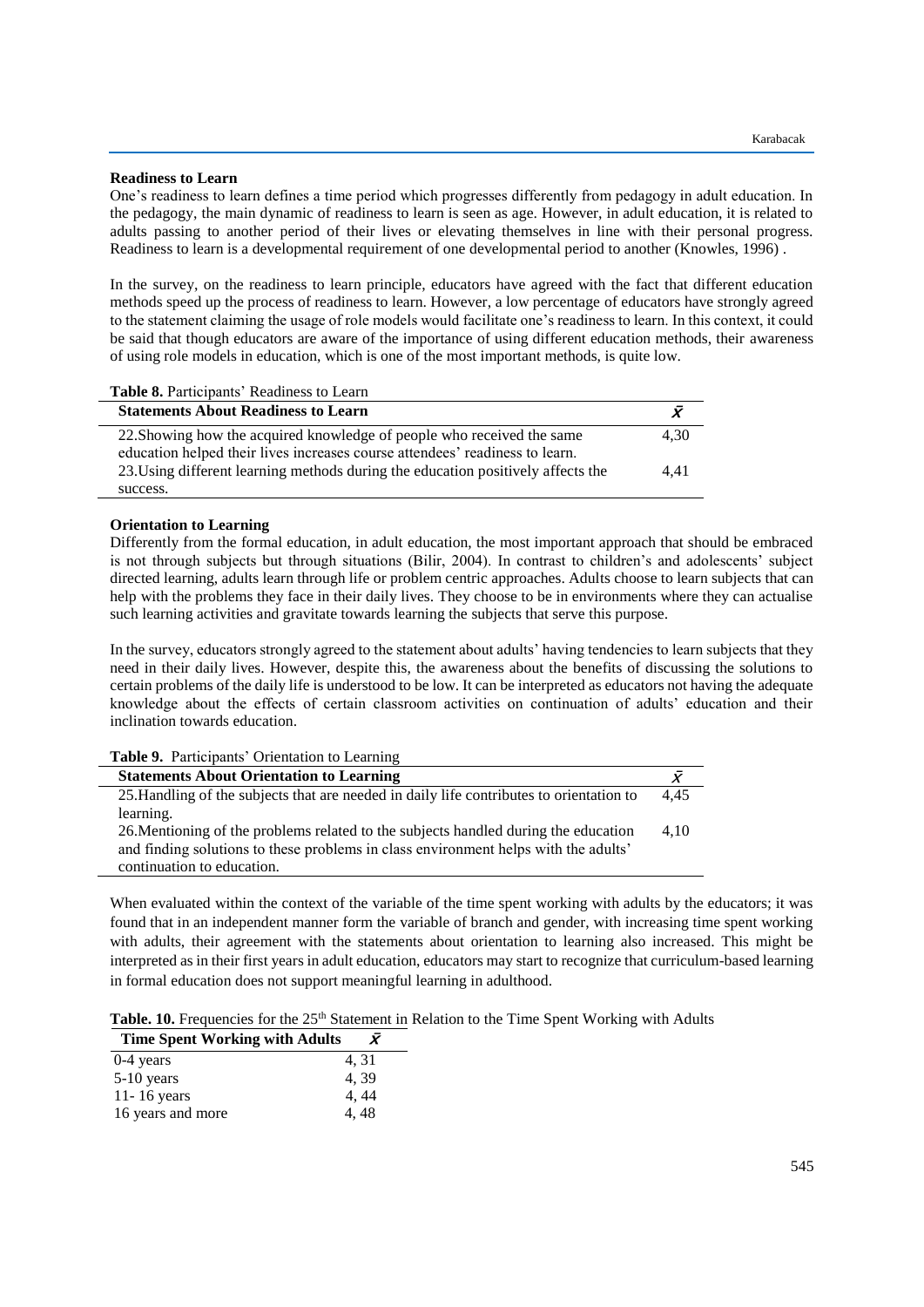### **Motivation**

Motivation to learn could be found naturally in anyone. Everyone would like to learn but it is hard to know what, when, where to learn. (Scales, 2015). However, in adult education it is important for educators to know these constituents. Dynamics which motivate to learn also affects starting, continuation and completion of education. It is possible to claim that inner and outer motivators have an effect on inner and outer motivators. Although adults act due to the effect of outer motivators (finding a better job, getting a better wage and so forth); they could go through periods in which they feel pressure of the inner motivators (increase of self-respect, increase of life quality and so forth) more.

In the analysis of the survey, it was understood that educators are aware of the outer influences motivating the learner, however educators are in need of a training on the effect of education on self-respect or the importance of sharing of experiences.

Adulthood defines a period when one takes their own decisions and establishes their own rules. Outer interventions have repercussions since it would damage one's own perception of adulthood. In the survey data, it is observed that educators embrace the approach of holding class authority only themselves. However, it is known that adults do not support regulations which are not established with consensus with them and left them out. If the educator insists on regulations, it is known for adults to discontinue their education as a backlash to the authority. In this context, it could be said that educators continue with their approach on management of classes given to one's in pedagogic period and they cannot provide a natural learning environment in accordance to adulthood period. Additionally, in accordance to the perception of authority, when sentences of number 14 under the headline of self-perception as well as number 30 under the headline of motivation are examined, collected average points lead to the conclusion that educators believe being able to hold class authority should be a defining characteristic of an educator.

When considered within the context of the time spent working with adults, it is seen that with increasing time, the importance of the gains of learning is more recognized in the motivation of adults. However, in relation to the opinions about authoritative attitudes, no significant changes were observed with increasing time spent working with adults. This might be explained on the basis of the educators' perceptions of the behaviors to be exhibited in the class by a teacher regardless of the characteristics of the learner group.

| <b>Table 11.</b> Participants' Motivation                                                 |      |
|-------------------------------------------------------------------------------------------|------|
| <b>Statements About Motivation</b>                                                        |      |
| 27. Belief of education will improve the quality of life encourages learning.             | 4,34 |
| 28. If education helps with employment then interest in activities will increase.         | 4,52 |
| 29. Thinking that education will improve self-confidence created a desire to learn.       | 4,25 |
| 30. Sharing of authority between the educator and the learners in class increases to      | 3.84 |
| desire to continue the education.                                                         |      |
| 31. Allowing learners to participate to the courses will increase interest in activities. | 4.27 |
|                                                                                           |      |

When we look at the whole of the survey, different statements about allowing adults to actively participate to educational activities, the reasons for quitting education and the need for educators to have more of an instructor role than a sole teacher role seem to have similar averages. This might be interpreted as the results of the survey having an internal consistency.

# **Results**

After the survey conducted with 592 adult educators working in public education centers in 11 provinces across Turkey, it is found out that;

- It is seen that educators who work at public education centers have certain knowledge of the principles of adult education, but educators are unable to implement their knowledge,
- Educators lack certain specific knowledge about adult in learning environments and this affects their attitudes and behaviours in class,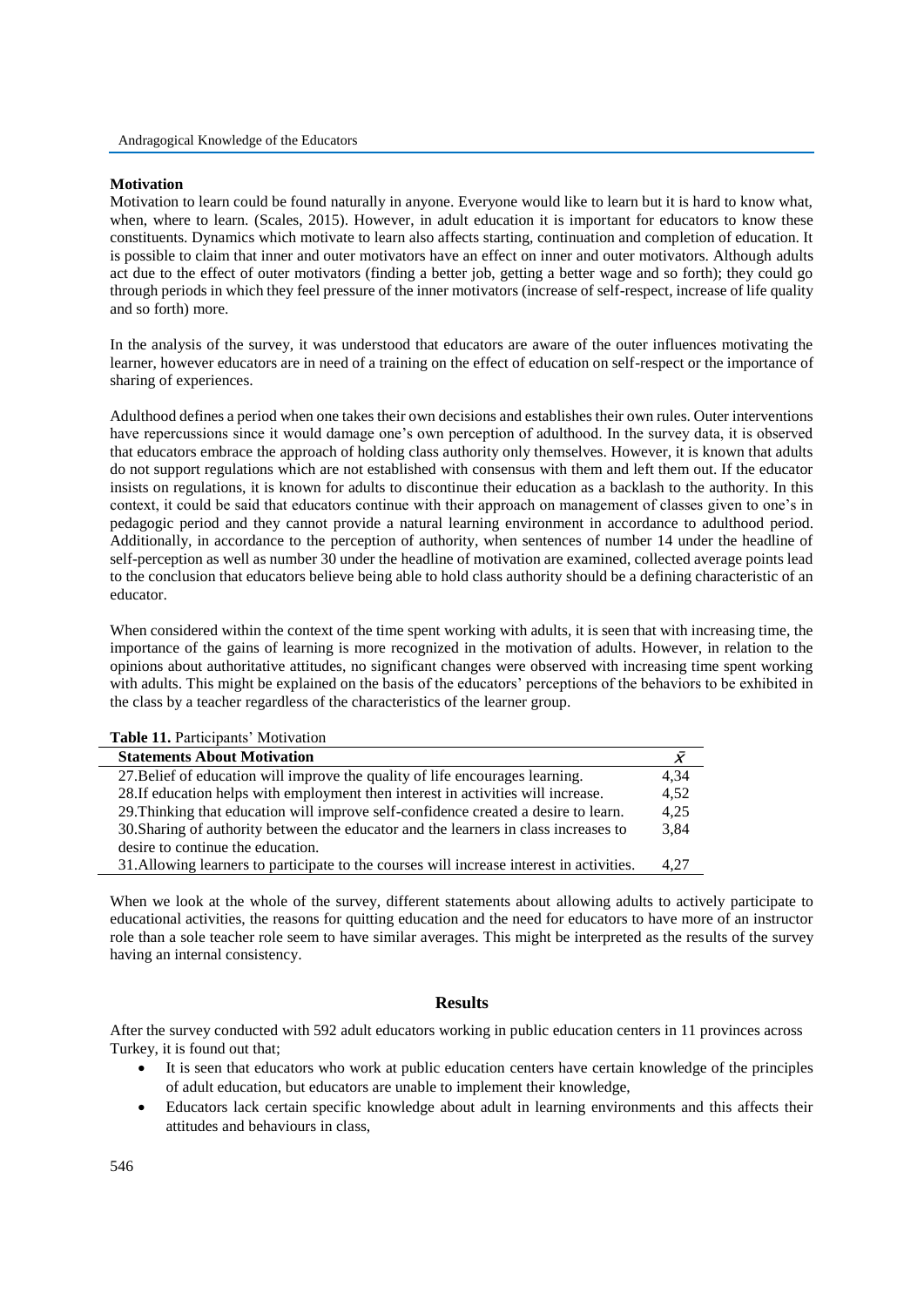- Educators are inclined towards keeping their formal education habits in situations where they have the knowledge but not the implementation of it,
- With increasing time spent working with adults, they start to exhibit attitudes and behaviors more complying with the principles of adult education,
- Difficulties are experienced in abandoning authoritative attitudes in the class, which is because of the beliefs about the behaviors to be possessed by the teacher,
- Adults' self-confidence increases with education but educators' awareness of it is low,
- Educators are unable to fully grasp the relationship between adults' learning psychology, self-concept and their reasons to quit the education.
- Educators are aware of the fact that association of the education with real life situations contributes to the adults' continuation to education, but they do not sufficiently act on it,
- Despite educators finding use of different method and techniques important, they need training on some methods and techniques such as including role models or working with groups and their functions on adult education,
- Educators are unable to establish the link between pedagogical approach and reasons for desertion and for this reason, they need trainings about the differences between andragogy and pedagogy,
- Despite educators knowing that experiences are important in adult education they experience uncertainty about which experiences are useful in learning environments,
- The understanding of authority that is valid in pedagogical learning environments still exists in adult educators and educators' awareness about the effects of this approach on learning environments should be increased,
- Related to the sense of authority, educators think that this approach is a common quality all educators should share,
- Educators do not sufficiently know about the dynamics of orientation to learn and educators should be informed about the facts that environments where educators only give information negatively affect adults' continuation to education and it is important for educators to take up an instructor role in adults' orientation to education,
- Educators do not have enough information about the motivational aspects of orientation to learning,
- Educators are knowledgeable about the dynamics which contribute to adults' reasons to participate and continue to educations, but they need education on underlying reasons of why adults abandon the education,
- Educators are aware that adults', as people who have self-concept, active participation to class activities increases the success; however, they have low awareness about the relationship between not allowing adults to participate to certain activities and the desertion rates,
- Despite the fact that educators state recommending out-of-class resources have a positive impact on learning, they think that due to the demands from their personal lives' adults are unlikely to use these resources, and educators' awareness about the place of self-learning in adult education should be increased,

## **Suggestions**

It is suggested that;

- **1-** Adult educators working in public education centers should receive training on adult education that includes topics such as: principles of adult education (andragogy), basic concepts of adult learning environments and communication in environments of adult education,
- **2-** Educators should receive in-service trainings which involve field specific topics such as: adult development stages, adult psychology, adult learning psychology, adults' motivational oreintations, adults' reasons to quit trainings, use of materials in adult education, psychological counselling and guidance applications in adult education,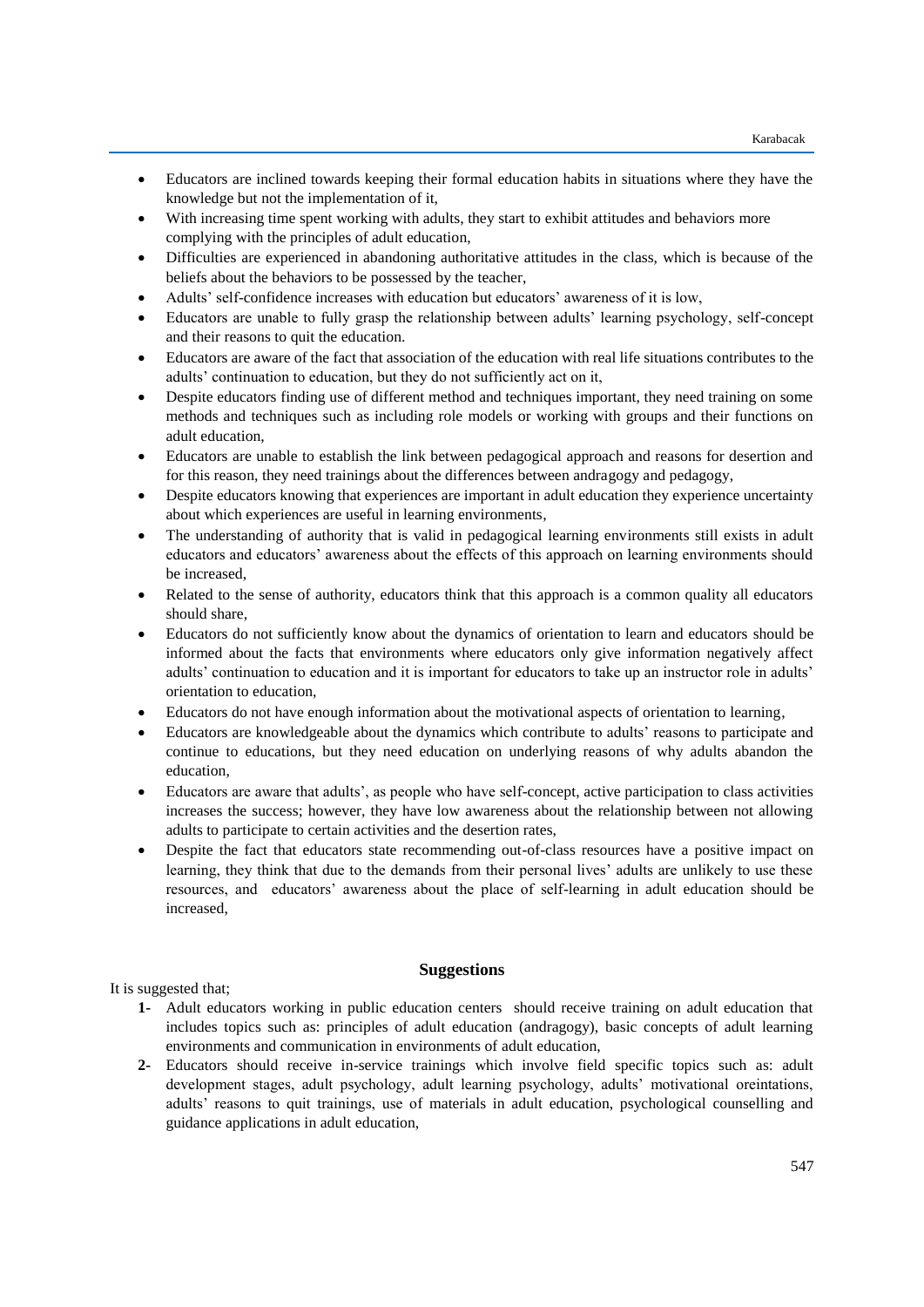- **3-** The qualifications to be possessed by adult educators should be determined and the educators should be informed about these qualifications for them to acquire these qualifications,
- **4-** In-service trainings should be systematically repeated,
- **5-** Educators should be provided with material that has field information on adult education,
- **6-** Trainings of the educators should be facilitated not only through in-service training but also through distance training and projects,
- **7-** Studies and surveys directed towards educators should be repeated in certain periods and the content of the educators' training should be updated according to the obtained data,
- **8-** The collaboration between National Ministry of Education and adult university departments of adult education should be improved,
- **9-** Personnel who have expertise on adult education should be trained or employed within the body of Ministry of National Education General Directorate of Lifelong Learning.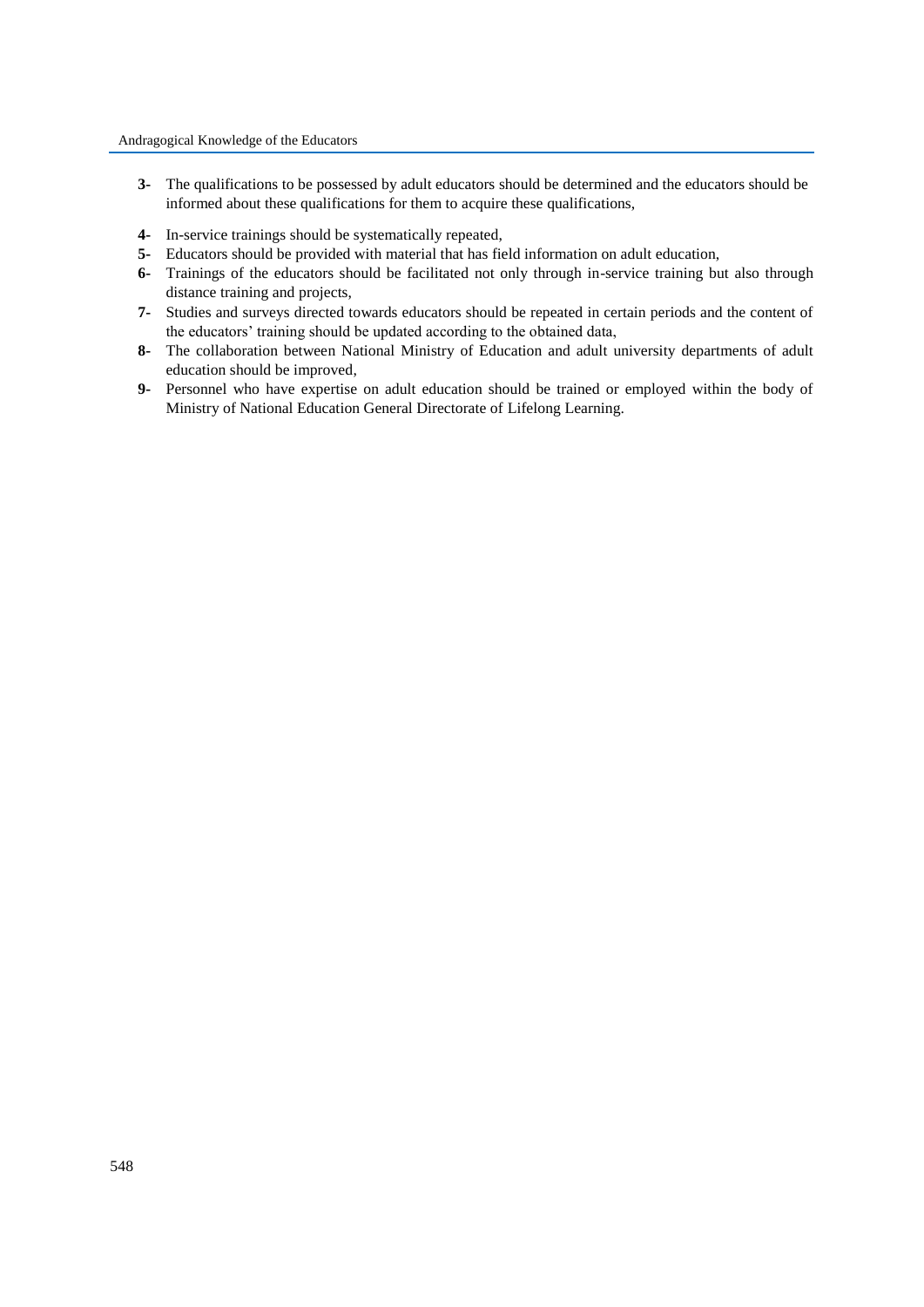# **Türkiye'de Yetişkinlerle Çalışan Eğitimcilerin Andragojik Bilgi Düzeyi**

# **Giriş**

Yetişkin eğitimi ülkemizde son yıllarda önemi giderek artan ve adını duyurmaya başlayan bir dal haline gelmiştir. Hayat boyu öğrenme kavramı içinde geniş bir yere sahip olan bu dal, en genel tanımı ile yetişkinlere ve okul dışındakilere yönelmiş düzenli, dizgeli ve örgütlü bir eğitim sürecidir(Geray, 2002). Ülkemizde yetişkinlere yönelik bu dizgeli ve örgütlü eğitim sürecinin yapılandırılmasından sorumlu birim Millî Eğitim Bakanlığı Hayat Boyu Öğrenme Genel Müdürlüğüdür.

Hayat Boyu Öğrenme Genel Müdürlüğü 2011 yılında 652 sayılı kanun hükmünde kararname ile kurulmuş olup görev alanları kararnamede belirtilmiştir (Millî Eğitim Bakanlığının Teşkilat ve Görevleri, 2011). Görev alanları arasında zorunlu eğitim dışında, eğitim ve öğretimi hayat boyu devam edecek şekilde yaygınlaştırmak amacıyla politikalar oluşturmak, bu politikaları uygulamak, izlemek ve değerlendirmek gibi başlıklar bulunmaktadır. Bunların yanında, kendine bağlı kurumlarda çalışan personelin niteliğinin geliştirilmesi konusunda strateji belgeleri ve kalkınma planları gibi üst politika belgeleri Hayat Boyu Öğrenme Genel Müdürlüğü mükellef kılınmıştır (Onuncu Kalkınma Planı, 2014-2018) . Genel Müdürlüğe bağlı 989 halk eğitimi merkezi ve 19 olgunlaşma enstitüsü ile yetişkin eğitimlerine devam edilmektedir. Eğitimler, 7.130 kadrolu ve sayıları değişmekle birlikte 68 bin civarında kadrosuz eğitimci ile gerçekleştirilmektedir (MEB HBÖGM İzleme ve Değerlendirme Raporu, 2017). 2017 yılı verilerine göre 3229 farklı programda eğitimler yetişkinler talep ettiği takdirde ücretsiz olarak verilmektedir (HBÖGM Modüler programları, 2017).

Ülkemizdeki yetişkinlerin bu eğitimlere katılma oranları 2017 şubat ayında açıklanan Eurostat verilerine göre %5.8 oranındadır (Eurostat, 2017). Yetişkinler gereksinim duydukları alanlarda eğitimlere katılırken onlarla çalışan eğitimcilerin profili önemli bileşen olarak karşımıza çıkmaktadır.

Ülke genelinde yetişkin eğitimi etkinliklerini gerçekleştiren kurumlar olarak halk eğitimi merkezlerinde görev yapan eğitimcilerin çalışma unvan ve statüleri farklılık göstermektedir. Bu kişiler gönüllü öğretici, öğretmen, uzman ve usta öğretici gibi sıfatlarla çalışmaktadır. Halk eğitimi merkezlerinde çalışacak eğitimcilerin görevlendirme esaslarında öncelik sırası ilk olarak Millî Eğitim Bakanlığına bağlı kadrolu öğretmenlerdir. Kadrolu öğretmenlerin yeterli olmadığı durumlarda uzman ve usta öğretici ya da gönüllü öğretici görevlendirme yoluna gidilmektedir (Halk eğitimi merkezleri mevzuatı, 2011).

Yetişkinlerle çalışan değişik sıfatlı eğitimcilerin sayıları Tablo 1'de verilmiştir.

|                                                        | <b>Table 1.</b> Hain Egitim McKelchilde Golev Tapan Egitimenenin Kadio Durumu ve bayısı |
|--------------------------------------------------------|-----------------------------------------------------------------------------------------|
| Eğitimcilerin Kadro Durumu                             | <b>Savisi</b>                                                                           |
| Kadrolu Öğretmen                                       | 6.630                                                                                   |
| Görevlendirme Öğretmen                                 | 238                                                                                     |
| Kadrolu-Görevlendirme Usta Öğretici                    | 262                                                                                     |
| Kadrosuz Usta Öğretici                                 | 67.723                                                                                  |
| Toplam                                                 | 74.853                                                                                  |
| Kaynak: MEB HBÖGM İzlama ve Dağarlandirma Banarı, 2017 |                                                                                         |

|  | Tablo 1. Halk Eğitimi Merkezlerinde Görev Yapan Eğitimcilerin Kadro Durumu ve Sayısı |  |  |  |
|--|--------------------------------------------------------------------------------------|--|--|--|
|  |                                                                                      |  |  |  |

Kaynak; MEB HBÖGM İzleme ve Değerlendirme Raporu, 2017

Mevzuat gereği halk eğitimi merkezlerinde öncelikle kadrolu öğretmenlerin görevlendirilmesi yönünde karar alınmış olmakla birlikte tabloya bakıldığında kadrosuz usta öğreticilerin sayılarının oldukça fazla olduğu görülmektedir. Kadrolu ve kadrosuz eğitimciler, eğitim düzeyleri itibari ile değerlendirildiğinde; kadrolu eğitimciler arasında az sayıda lise mezunu bulunmakla birlikte, değişen öğretmen atama kriterleri doğru orantılı olarak son yıllarda bu eğitimcilerin en az ön lisans mezunu olması beklenmektedir. Kadrosuz öğreticiler ise kursun niteliğine bağlı bir şekilde alanında ustalık belgesine sahip olduğu takdirde ilkokul, ortaokul veya ilköğretim okulu mezunu da olsalar halk eğitimi merkezi bünyesinde kurs açabilmektir (MEB Yaygın Eğitim Kurumları Yönetmeliği, 2010). Mevzuat halk eğitimi merkezlerinde ilkokul mezunundan, doktora mezununa kadar çeşitli eğitim düzeylerinde eğitimcinin görev almasına olanak vermektedir. Bu durumda halk eğitimi merkezlerinde görev yapan eğitimciler arasında ilkokul, ortaokul ya da lise mezunu olup pedagojik formasyonu olmayanlar,

\***Corresponding Author:** serapkarabacakedu@gmail.com

Dr., Ministry of National Education, Ankara/Turkey, http://orchid.org/0000-0002-4895-049X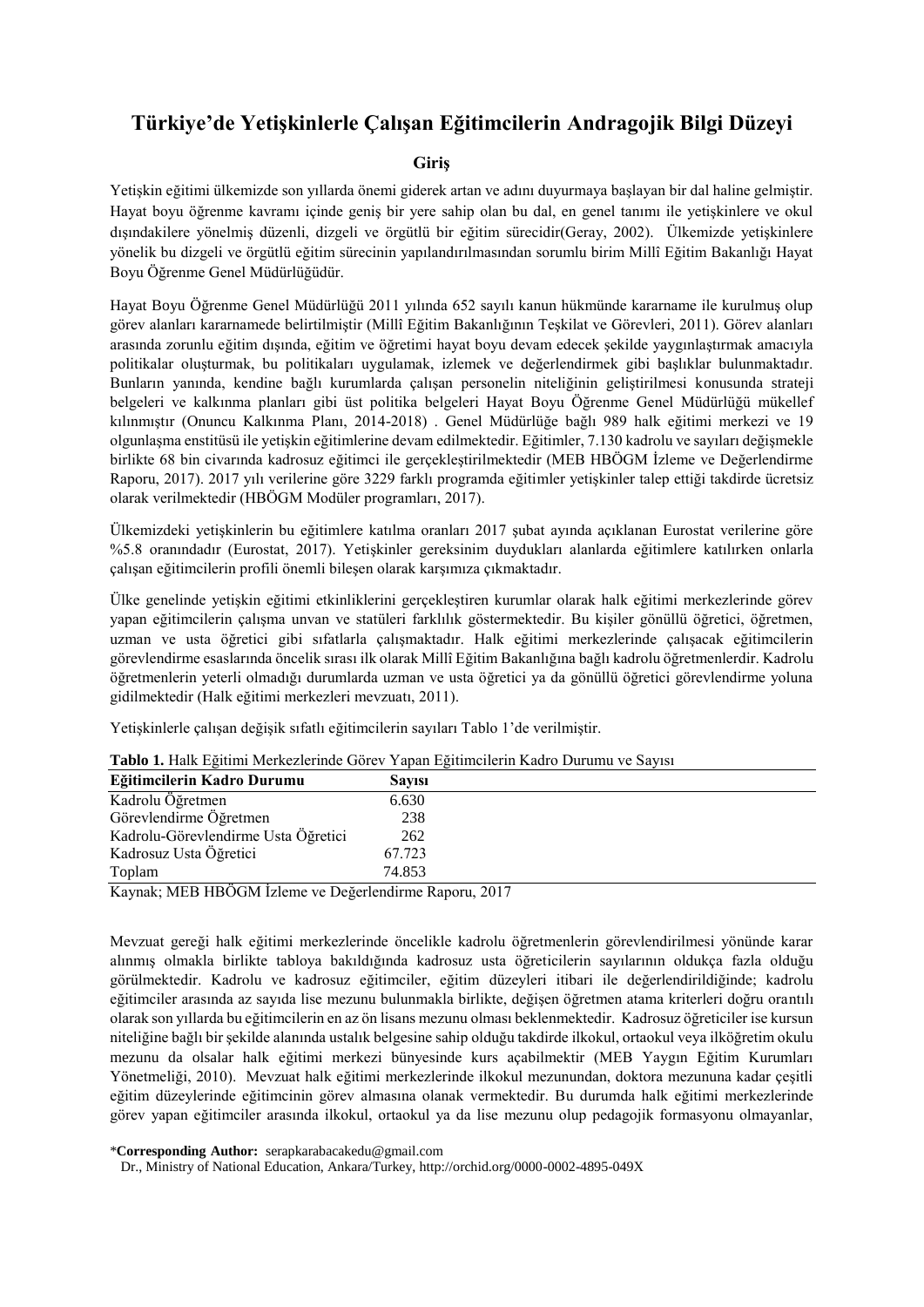üniversite mezunu olup pedagojik formasyonu olmayanlar ve pedagojik formasyona sahip eğitimcilerin bulunduğu söylemek mümkündür.

Pedagojik formasyonun ülkemizde iki anlamı bulunmaktadır. İlki Türkiye'de öğretmenlik yapılmasının temel şartlarından biridir (MEB Bilgi Edindirme, 2017) Millî Eğitim Bakanlığına bağlı okullarda öğretmenlik için başvurmak isteyen her kişide formasyon belgesi bulunmak zorundadır. İkinci anlamı ise öğretmenlik işini gerçekleştirecek kişilerin çocuk eğitimi alanında uzman olduğu ispatlayan bir belgedir. Çocukların eğitim ve öğrenme süreçlerini kolaylaştırıcı her türlü bilgiye sahip olunduğunu ifade eder. Ancak halk eğitimi merkezlerindeki eğitimciler yetişkin eğitimi etkinliklerinde yetişkinlerle çalışmaktadır. Yetişkinlerin öğrenme dinamikleri çocuklarınkinden farklıdır.

Yetişkinlerin öğrenme stillerinin çocuklarınki ile aynı olmaması, bu öğrenmelerden birinin diğerinden üstün olduğu şeklinde yorumlanmamalıdır. Yetişkinlerin ve çocukların, hayata ve öğrenmeye yönelik deneyimleri, birikimleri, algıları arasındaki farklılıkların öğrenme ortamına yansıması kaçınılmazdır. İki öğrenme arasındaki temel farklılık pedagojik modelin taraftarlarından bağımlılık ve uyumu beklemesi ve başarı için en önemli güdüleyicinin not rekabeti olmasıdır (Knowles, Holton ve Swenson, 2014). Ayrıca çocuk eğitimi zorunlu eğitim kapsamındadır. Ancak yetişkin eğitimi her şeyden önce isteğe bağlıdır (Kurt, 2014). Not gibi dışsal güdüleyicilerden çok saygı görme isteği gibi içsel uyaranların öğrenmeleri belirlediği bir süreçtir. Ülkemizde yetişkinlerle bu süreçte bir araya gelen eğitimciler ise üniversitede aldıkları formasyon eğitimi ile çocukların öğrenme dinamikleri hakkında uzmanlaşmış kişilerdir.

Pedagojik formasyon programı incelendiğinde; seçmeli dersler arasında yaşam boyu öğrenmeye de yer verildiği görülmektedir (YÖK formasyon programı,2017). Ancak formasyon eğitim sırasında edinilen bu bilgiler yetişkinlerle çalışan kişiler için ne kadar kalıcı olduğu ayır bir konudur. Ankete katılan eğitimcilerin tamamına yakına öğretmenlik yaşantılarına örgün eğitimde başlayıp sonradan halk eğitimi merkezlerinde görev yapmaya başlamıştır. Örgün eğitimde bir öğretmenden beklenen rolleri bir süre de olsa yerine getirmişlerdir. Ayrıca eğitimciler arasında formasyonu olmayan ama hali hazırda halk eğitimi merkezlerinde aktif olarak görev yapan binlercesi de bulunmaktadır.

Halk eğitimi merkezlerinde yetişkinlerle çalışan eğitimcilerden bilmesi beklenen, çocuk öğrenme prensiplerinden farklı özellikle sahip olan ve terminolojide andragoji olarak ifade edilen yetişkin öğrenme ilke ve yöntemleri başlıca 6 temel bileşene dayanmaktadır.

- **1- Bilme Gereksinimi**: Yetişkinler bir şey öğrenmeye başlamadan önce neden öğrenmeleri gerektiğini bilmeye gereksinim duyar. Yetişkinler bir şey kendi başlarına öğrenmeye girişmeden önce öğrenmenin getireceği yararları, öğrenmemenin doğuracağı olumsuz sonuçları araştırmak için kayda değer bir enerji harcar (Tough, 1979).
- **2- Öğrenenlerin Benlik Kavramı**: Yetişkinler, bir yetişkinin sahip olması beklenen tutum ve davranışlara yönelik geliştirdikleri benlik kavramı ile doğru orantılı olarak; kendi kararlarının ve yaşamlarının sorumluluğunu üstlenirler. Bu benlik kavramına ulaştıklarında başkaları tarafından kendilerini yönlendirme yeteneğine sahip kişiler olarak görülme ve ona göre davranılma yönünde derin bir psikolojik gereksinim duyarlar (Knowles, Holton ve Swenson, 2014)
- **3- Deneyimin Rolü**: Yetişkinler bir eğitim ortamına çocuk ve gençlerden daha farklı ve daha fazla yaşam deneyimi ile katılırlar. Yetişkin eğitiminde en değerli kaynak öğrencinin tecrübesidir. Tecrübe, yetişkin öğrencinin yaşayan ders kitabıdır (Lindeman, 1969)
- **4- Öğrenmeye Hazır Olma:** Yetişkinler kendi gerçek yaşam durumları ile etkili olarak başa çıkabilecek için bilmeye ve yapabilmeye gereksinim duydukları şeyleri öğrenmeye hazır olurlar. (Knowles, 1990)
- **5- Öğrenmeye Yönelim**: Çocuk ve gençlerin konu merkezli öğrenmelerin yerine yetişkinlerin öğrenme yönelimleri yaşam merkezli veya sorun merkezlidir (Knowles, Holton, Swenson, 2014). Yetişkinler günlük hayatlarında sorun olarak gördükleri durumları çözmeye hizmet etmeyen bilgileri öğrenmek için çaba harcamazlar.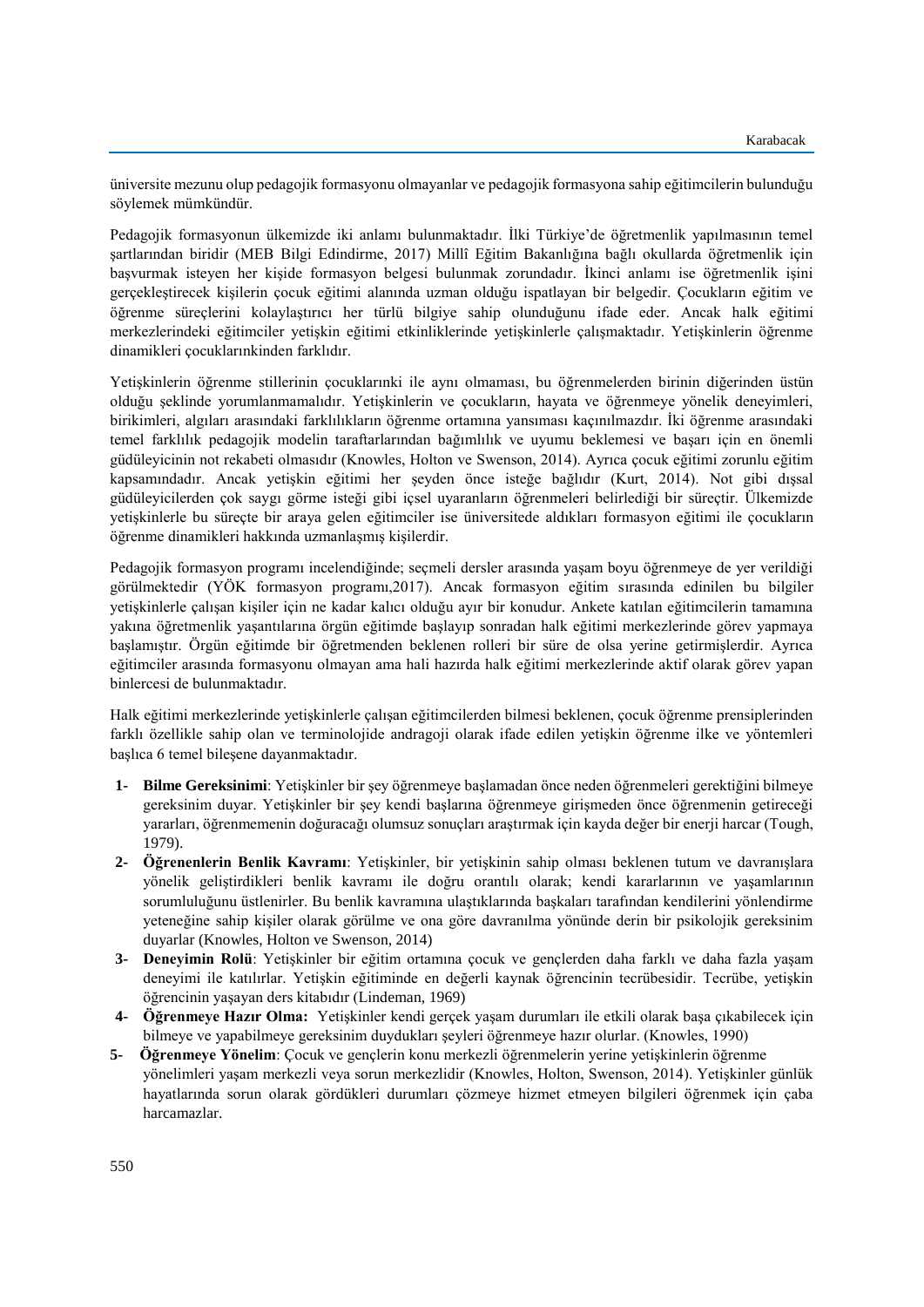**6- Motivasyon**: Yetişkinler daha iyi iş, terfiler, daha yüksek ücretler gibi bazı dışsal güdüleyicilere yanıt verici olmakla birlikte, gizilgücü en yüksek güdüleyiciler daha fazla iş doyumu arzusu, öz-saygı, yaşam kalitesi vb. gibi içsel baskılardır (Knowles,1990).

Yetişkin öğrenme ortamına arka planında birçok etken ile birlikte gelmekle beraber en çok andragojik yaklaşım olarak ifade edilen bu 6 ilkeden etkilenir. Eğitim ortamında bu ilkelerin yansımaları görülür. Ancak yetişkinlerin nasıl öğrendiği, onlarla nasıl iletişim kurulması gerektiği ve yetişkinlerin öğrenme psikolojilerinin öğrenmeye etkisi hakkında farkındalığı yeterli düzeyde olmayan eğitimcilerin tutum ve davranışları öğrenme ortamında yetişkinin eğitimi yarıda bırakması gibi birtakım olumsuz sonuçların ortaya çıkmasına neden olmaktadır (Quigley, 1998; Karabacak A., 2011).

Yetişkinlerle çalışan eğitimcilere yönelik yapılan çalışmalarda andragojik ilkeleri destekleyen bir takım özelliklere sahip olunması gerekliliği ifade edilmektedir. Bu özellikler arasında yetişkinlere ilgi göstermek, onları desteklemek, cesaretlendirmek ve diyalog ortamının oluşumunu sağlamak bulunmaktadır (Kılavuz, 2003). Bunların yanında öğrenenlerin deneyimlerine saygı göstermenin ve etkili iletişim tekniklerini kullanma becerisine sahip olmak bir yetişkin eğitimcide bulunması gereken özellikler arasındadır. Bu bilgileri edinmek için eğitimcilerin yetişkin eğitimi alanında öğrenim görmelerinin gerekliliği ve halâ var olan eğitimcilerin bilgi beceri ve yeterliliklerinin arttırılması gerektiği belirlenmiştir (Duman, 1991).

Ülkemizde yetişkin eğitimi el becerisi gerektiren alanlarda ve mesleki anlamda usta kişiler tarafından yürütülmekle olmakla birlikte derslik ortamındaki yetişkinlerin öğrenmelerine yönelik dinamikler hakkında bilgi sahibi olmaları gerekebilmektedir. Çünkü üniversite mezunu eğitimciler bile pedagojik anlamda bilgiye sahiptir. Üniversite mezunu olmayanların ise eğitimin temel dinamikleri hakkındaki bilgi seviyesinin düşük olması da olasıdır. Eğiticiler yetişkin eğitimine yönelik bilgileri alanda çalışırken öğrenmektedir. Ancak yetişkin eğitimi alanına dair hangi bilgileri ne düzeyde edindikleri hakkında tam bir bilgi bulunmamaktadır.

## **Araştırmanın Amacı**

Çalışmanın amacı; üniversitelerin farklı bölümlerinden mezun olmuş, 11 farklı ilde halk eğitimi merkezlerinde yetişkinlerle çalışan eğitimcilerin andragojik bilgi düzeyinin ölçülmesidir. Bu amaç doğrultusunda aşağıdaki sorulara cevap aranmıştır?

- 1- Halk eğitimi merkezlerinde görev yapan eğitimcilerin andragojinin temel prensiplerinden olan bilme gereksinimine yönelik algısı ve bunun eğitim ortamına yansımaları hakkındaki bilgisi ne düzeydedir?
- 2- Halk eğitimi merkezlerinde görev yapan eğitimcilerin öğrenenlerin benlik algısına ilişkin bilgisi ve benlik algısının eğitim ortamına etkilerine ilişkin düşünceleri nelerdir?
- 3- Halk eğitimi merkezlerinde görev yapan eğitimcilerin andragojinin öğrenenlerin yaşantılarının rolü ilkesine yönelik algısı ve bunun eğitim ortamına etkileri hakkındaki bilgisi ne düzeydedir?
- 4- Halk eğitimi merkezlerinde görev yapan eğitimcilerin andragojinin öğrenmeye hazır olma prensibinin eğitim ortamındaki etkisine yönelik algısı ve bilgisi nelerdir?
- 5- Halk eğitimi merkezlerinde görev yapan eğitimcilerin yetişkinlerin öğrenmeye yönelimlerine ilişkin algısı ve bunun eğitim ortamına yansımaları hakkındaki bilgisi nasıldır?
- 6- Halk eğitimi merkezlerinde görev yapan eğitimcilerin yetişkinlerin öğrenme motivasyonu hakkındaki algısı ve bilgisi ne düzeydedir?

# **Yöntem**

### **Araştırmanın Modeli**

Halk eğitimi merkezlerinde yetişkinlerle çalışan eğitimcilerin andragojik bilgilerini ölçmeyi amaçlayan bu çalışmada betimsel tarama modeli kullanılmıştır. Ankette andragojinin 6 temel ilkesinden yola çıkılarak oluşturulan ifadeler yer almıştır. Uygulama yapıldıktan sonra elde edilen veriler sistematik bir biçimde betimlenmiş, betimlemeler alanda konu ile ilgili yapılmış farklı çalışmalar da dikkate alınarak yorumlanmıştır. Yorumlamalarda anlam ifade etmeyen verilere makalede yer verilmemiştir. Yorumlar her ilke başlığı için önce kendi içinde frekans, eğitim durumu, meslekteki kıdem yılı gibi değişkenler dikkate alınarak yapılmıştır.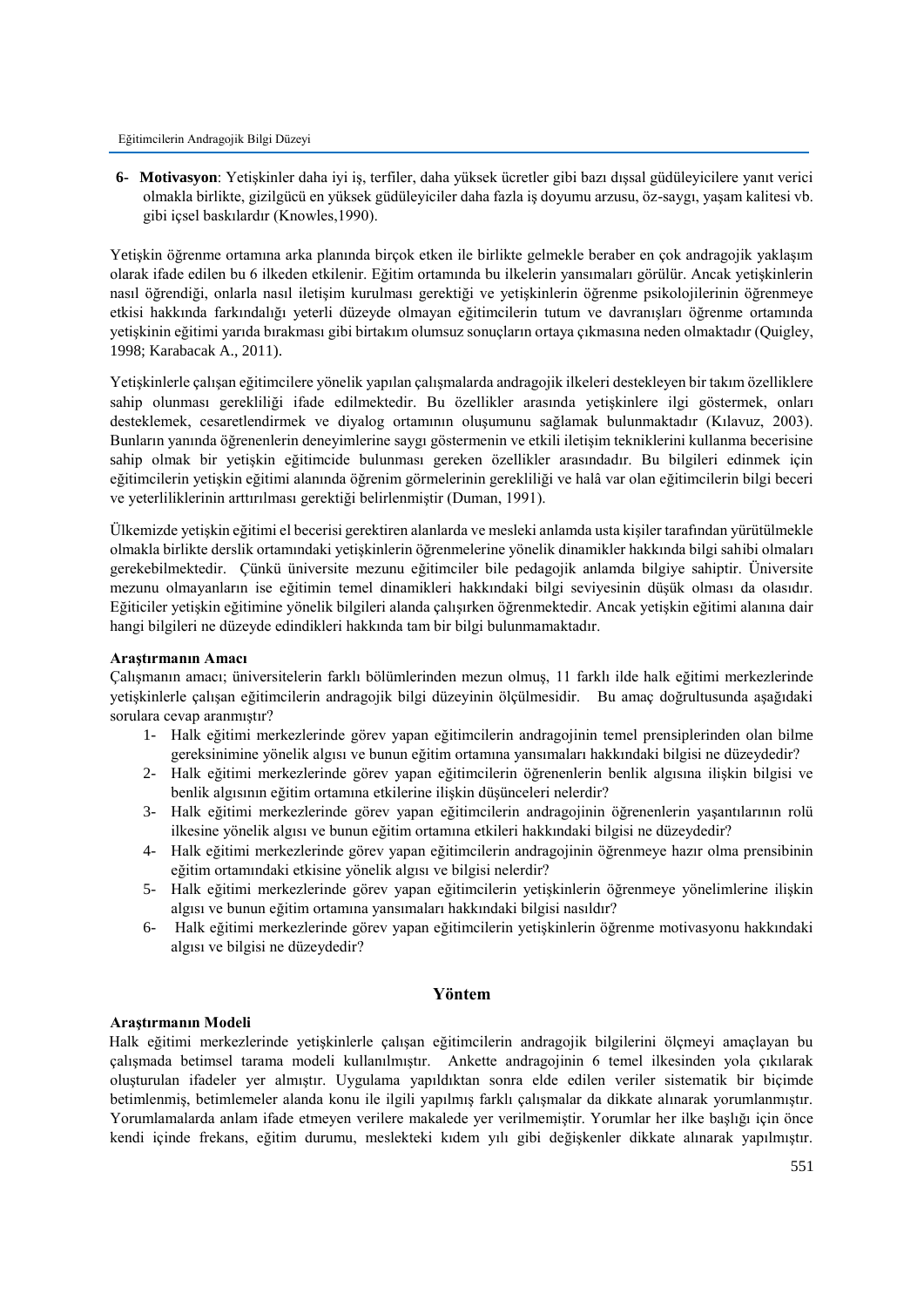Sonrasında alt başlıkların birbiri arasındaki ilişki üzerinde durulmuş ve andragojik ifadelere yönelik tercih edilen seçeneklerdeki neden sonuç ilişkisine bakılarak bulgular bölümünde verilen sonuçlara ulaşılmıştır.

# **Katılımcılar**

Bu çalışmanın evrenini Antalya, Balıkesir, İzmir, Denizli, Şanlıurfa, Adana, İstanbul (Asya ve Avrupa yakası), Trabzon, Erzurum, Gaziantep, Ankara olmak üzere 11 ilde 12 merkezde, halk eğitimi merkezlerinde anketi cevaplandıkları dönemde aktif olarak görev yapan eğitimciler oluşturmaktadır. 57 farklı branşta görev yapan 592 eğitimci andragojik bilgi ölçme anketini cevaplamıştır. Eğitimcilerin yaşları 23 ile 62 arasında olup yaygın eğitimde çalışma süresi 3 ay ile 32 yıl aralığında değişkenlik göstermektedir. Eğitim düzeyleri açısından ise; eğitimciler lise, ön lisans, lisans ve yüksek lisans mezunudur.

### **Verilerin Toplanması**

Veriler, 5'li likert anket kullanılarak toplanmıştır. Ölçme aracı olarak tasarlanan anket yazar tarafından, andragoji ilkelerini içeren ifadelerden yola çıkılarak hazırlanmıştır. Anket oluşturulurken, anket geliştirme araçlarından (Büyüköztürk, 2005) yetişkin eğitimi alanında ölçme aracı geliştirmiş akademik çalışmalardan (Tezcan, 2012) ve veri toplama yöntem teknik kaynaklarından yararlanılmıştır (Yıldırım ve Şimşek, 2006).

Anket hazırlandıktan sonra ifadelerin çalışmaya uygunluğu, cümlelerin anlaşılırlığı, andragojinin ilkeleri ile örtüşüp örtüşmediği gibi durumların saptanması için yetişkin eğitimi alanında doktorasını tamamlayarak üniversitelerde görev yapan 1 doçent, 1 yardımcı doçent ve Hayat Boyu Öğrenme Genel Müdürlüğünde çalışan 1 istatistik bölümü mezunu ölçme değerlendirme uzmanından görüş alınmıştır. Dönütlerle doğru orantılı bir şekilde 35 cümle olarak tasarlanan anketten ölçme aracının özelliği ile uyuşmayan 2 cümle çıkarılmış, bazı ifadeler daha anlaşılabilir olması için kısaltılmış ya da yeniden yazılmıştır.

Pilot uygulama için Ankara'daki 28 halk eğitimi merkezden araştırmacının ulaşmasının daha kolay olduğu 4'ü seçilmiştir. Bu merkezlerde görev yapan 67 eğitimciye anket uygulanmış. Uygulamadan sonra işlerliği olmadığı görülen 1 cümle daha çıkarılarak, cümle sayısı 33'e düşürülmüştür. Pilot uygulamadaki bildirimlere göre bazı ifadeler düzenlenerek ankete son şekli verilmiştir.

### **Verilerin Analizi**

Araştırmada, demografik verilerin toplanması için kişisel bilgi formu, bilgi düzeyinin ölçülebilmesi için likert anket hazırlanmıştır. Anket, araştırmanın evrenini oluşturan 592 eğitimciye uygulanmış ve elde edilen veriler; frekans ve aritmetik ortalama değerleri dikkate alınarak yorumlanmıştır. Analiz sürecinde Hayat Boyu Öğrenme Genel Müdürlüğünde görev yapan ölçme değerlendirme ve istatistik alanında çalışan bir uzmandan görüş alınarak gerekli düzenlemeler yapılmış ve analizler tamamlanmıştır.

# **Bulgular**

### **Bilme Gereksinimi**

Andragojide bilme gereksinimi, öğrenenlerin neyi, neden öğreneceğini bu öğrendiğinin kendisine kazandıracaklarını bilme konusunda güçlü bir gereksinim duyduğunu ifade eder.

Bilme gereksinimine yönelik cümlelerin geneline bakılacak olursa katılımcıların hangi konuları öğreneceğini, öğreneceklerini hayatına nasıl uygulayacağını ve konuyu öğrenmenin yararlarını bilmesinin öğrenme isteğini arttıracağı yönündeki ifadelere yüksek ortalamalı ve neredeyse aynı ortalamaya sahip bir şekilde tamamen katılıyorum denmiştir. Bu sonuç yetişkinlerle çalışan eğitimcilerin bilme gereksiniminin yetişkinler için öneminin farkında oldukları anlamına gelebilir. Aynı zamanda bilme gereksinimine ait ifadelerin birbirine yakın yüksek ortalamalara sahip olması yetişkin eğitimi temel ilkelerden bilme gereksiniminin giderilmesi gerektiğinin anket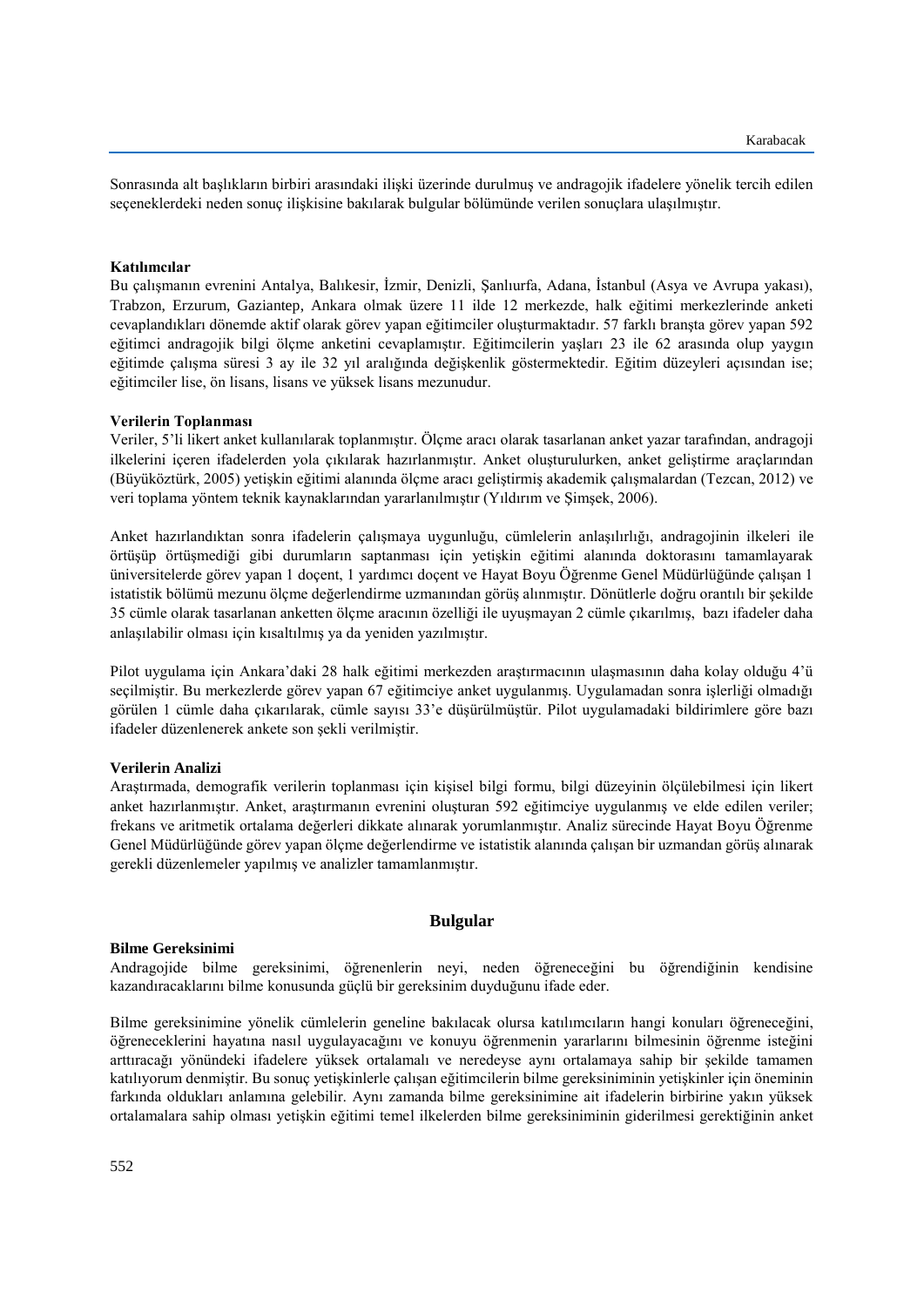sonuçları ile doğrulandığı şeklinde de yorumlanabilir. Ancak bu duruma rağmen eğitimden önce neleri öğrenecekleri konusunda bilgi veririm ifadesine katılma frekansı daha düşük olmuştur.

Anketi dolduran eğitimcilerin tamamı pedagojik formasyon belgesine sahip ve tamamına yakını da örgün eğitimde belli bir süre görev yaptıktan sonra halk eğitimi merkezlerinde yetişkinlerle çalışmaya başlamış kişilerdir. Örgün eğitimde, bu öğretmenlerden çocuklara bir konuyu neden öğrenmesi gerektiği konusunda bir açıklama yapması beklentisi bulunmamaktadır. Bu davranış kalıbının benimsemiş olan öğretmenlerin, anket verilerinden de yola çıkarak yetişkinlerin bilme gereksinimi hakkında bilgi sahibi olduğu ancak örgün eğitim tutum ve davranışlarını içselleştirdikleri için bu tutum ve davranışları yetişkin eğitimi ortamlarında da devam ettirdikleri sonucuna varılabilir.

Eğitim alınmadığı takdirde yaşanacak olumsuzlukları bilmenin eğitime yönelimi arttıracağı ifadesine de tamamen katıldığını belirten eğitimcilerin, kursiyere bilgi verme tutumu değerinin düşük olması bu konun farkında oldukları ancak uygulamadıkları şeklinde yorumlanabilir.

Bilme gereksiniminin yetişkinlerle çalışma süresi değişkeni ile ilişkisi değerlendirildiğinde; yetişkinlerle çalışma yılı arttıkça eğitimcilerin katılımcıların bilme gereksinimine verdikleri cevaplarda katılıyorum ortalamalarının arttığı görülmüştür. Halk eğitimi merkezlerinde çalışma yılı arttıkça, yetişkinler için neyi neden öğreneceklerini bilmenin öneminin eğitimciler tarafından kavrandığı düşünülebilir.

**Tablo 2.** Yetişkinlerle Çalışma Süresi ve Bilme Gereksinimine Yönelik Frekans Değerleri

| Yetişkinlerle Çalışma Süresi |       |
|------------------------------|-------|
| $0-4$ y <sub>1</sub> l       | 4, 11 |
| $5-10$ y <sub>1</sub>        | 4, 44 |
| $11 - 16$ y <sub>1</sub>     | 4, 45 |
| 16 yıl ve üstü               | 4.67  |

Yetişkinler farklı güdüsel nedenlerle öğrenmeye katılırlar. Houle göre güdüsel anlamda üç tür öğrenen vardır. Amaç yönelimli öğrenenler, etkinlik yönelimli öğrenenler ve öğrenme yönelimli öğrenenler (Houle, 1961). Tabloda yetişkin öğrenenlerin öğrenme güdülerine yönelik bir cümleye yer verilmiştir. Cümle yetişkinlerin sadece bilgi sahibi olmak için öğrendiklerini ifade etmektedir. Bu cümledeki kararsızım aralığına denk gelen frekans değeri eğitimcilerin yetişkinlerin öğrenmeye yönelik güdüleri hakkında tam bir bilgiye sahip olmadıkları şeklinde algılanabilir.

|  |  |  |  | Tablo 3. Katılımcıların Bilme Gereksinimi |  |  |  |
|--|--|--|--|-------------------------------------------|--|--|--|
|--|--|--|--|-------------------------------------------|--|--|--|

| Katılımcıların Bilme Gereksinimi Cümleleri                                          |      |
|-------------------------------------------------------------------------------------|------|
| 1. Eğitime başlamadan önce, katılımcılara neleri öğrenmesi gerektiği konusunda      | 4,20 |
| bilgi veririm.                                                                      |      |
| 2. Katılımcı öğreneceği konuları bilirse öğrenme isteği artar.                      | 4,61 |
| 3. Katılımcılar sadece konu ile ilgili bilgi sahibi olmak için öğrenirler.          | 2.90 |
| 4. Eğitimlere başlamadan önce, katılımcılara neden öğrenmeleri gerektiği konusunda  | 4,32 |
| bilgi verilirse öğrenme kolaylaşır.                                                 |      |
| 5. Konuları öğrenmenin sağlayacağı faydaları bilirse katılımcının eğitimlere ilgisi | 4,51 |
| artar.                                                                              |      |
| 6. Katılmcının öğrendiklerini hayata nasıl uygulayacağını bilmesi öğrenmeyi olumlu  | 4.60 |
| etkiler.                                                                            |      |
| 7. Eğitimlerin mesleki gelişime etkilerini bilmek öğrenme isteğini arttırır.        | 4,52 |
| 8. Eğitim alınmadığı takdirde karşılaşılacak olumsuzlukları bilmek eğitime yönelimi | 4,11 |
| artırır.                                                                            |      |

# **Öğrenenlerin Benlik Algısı**

Benlik algısı en genel tanımı ile bireyin kendisiyle ilgili algı, duygu, düşünce ve tutumlarını ifade eder (Açıkgöz Ün, 2005). Bu algı günlük yaşantının çeşitli alanlarındaki genel tavırları direkt olarak etkilemektedir. Bu nedenle benlik algısının olumlu olması günlük yaşantıdaki algı, tavır ve tutumların da olumlu olması anlamına gelmektedir.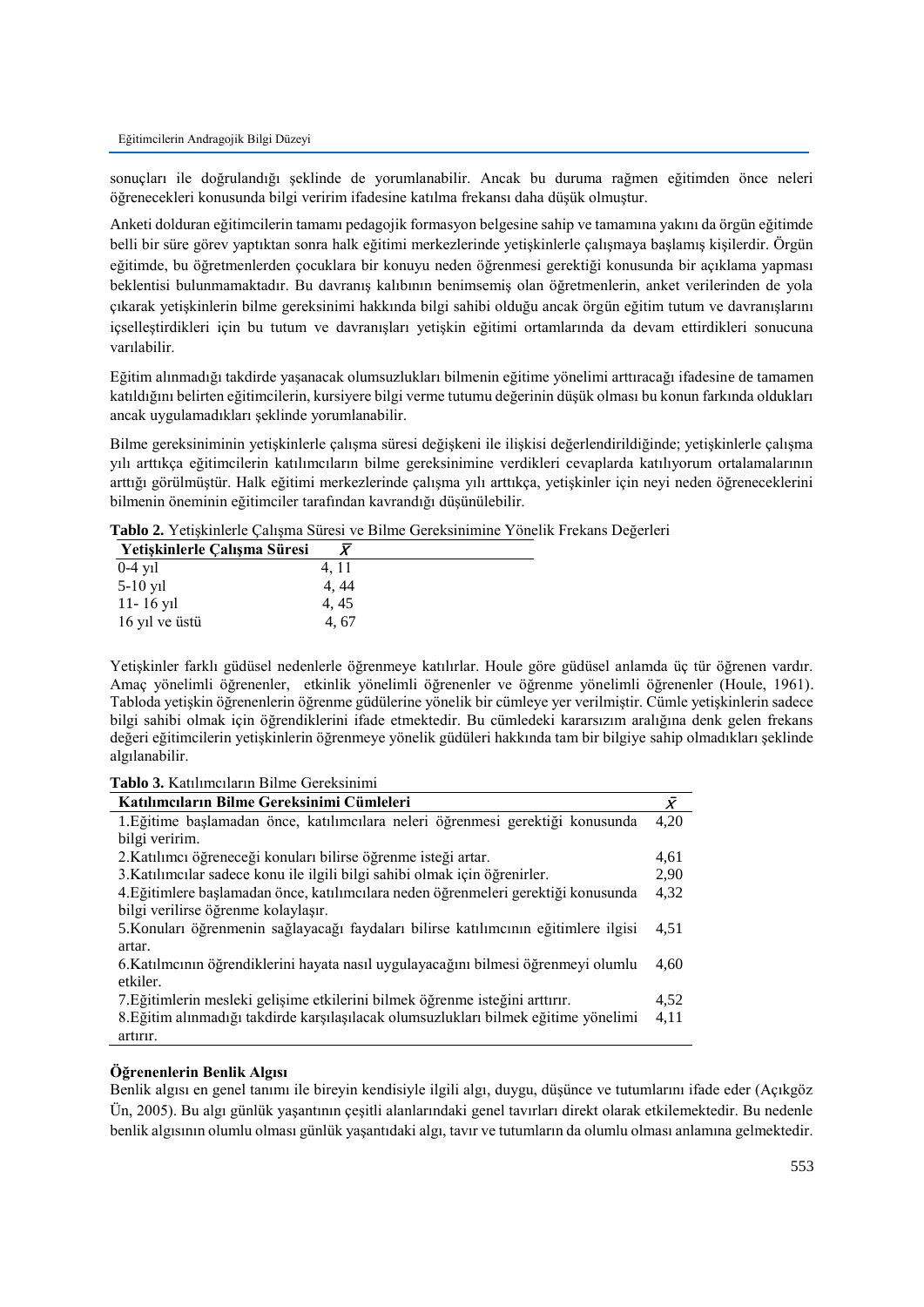Rogers'a göre bu olumlu benlik algısı sadece günlük yaşantı için değil öğrenme için de gerekli anahtarlardan bir tanesidir (1969). Andragojide benlik algısı, yetişkinlerin başkaları tarafından kendilerini yönlendirme yeteneğine sahip, kendi kararlarının sorumluluğunu almaya hazır biri olarak görülme ve ona göre davranılma yönünde derin bir psikolojik gereksinim duymasını ifade etmektedir (Knowles, 1996). Öğrenme ortamlarında da yetişkinler kendilerine ilişkin bu algıları ile örtüşen tutum ve davranışlar görmek isterler.

Öğrenenlerin benlik algısı bağlamında anketi cevaplayan eğitimciler, sorumluluk almaya hazır bireyler olarak yetişkinlerin eğitim etkinliklerine aktif olarak katılımının kursiyerin başarısını artıracağı cümlesine tamamen katıldığını belirtmiştir. Aynı şekilde kursiyerlerin, sadece eğitimcilerin verdiklerine bağlı kalmayıp ders dışında konuyla ilgili farklı çalışmalar yapmalarının da öğrenmeyi olumlu yönde etkileyeceğine de tamamen katıldıkları ifade etmiştir. Bu ifadelere verilen yüksek ortalamalı tamamen katılıyorum değerine rağmen kursiyerlerin eğitim etkinliklerinde sorumluluk sahibi olmasının terk oranlarını düşüreceği yönündeki cümlesine daha düşük bir ortalama ile katıldıkları görülmüştür. Bu durumda eğitimcilerin kursiyerlerin benlik algısına yönelik tam bir farkındalık içinde olmadığı anlaşılmaktadır. Eğitim bilimleri genelinde saptanmış başarıyı arttırma kriterlerinden olan derslere etkin katılımı ve ders dışı öğrenmeleri destekler bir tutum içinde oldukları ancak yetişkinlik dönemine özel, yetişkinlerin bazı eğitim etkinliklerinin oluşturulma sürecinde de sorumluluk almak istemesi konusunda bilgilerinin arttırılması gerektiği şekilde yorumlanabilir. Bu yorumun yanında yetişkin eğitiminde program planlama kapsamında, birtakım bilgi eksiklikleri de kursiyere sorumluluk verme işinin nasıl yapılacağını eğiticinin bilmemesi anlamına gelebilmektedir.

Andragojinin önemli bileşenleri arasında yetişkinlerin benlik algısı ve eğitimcinin katılımcıların benlik algısı hakkındaki görüşleri bulunmaktadır. Yaşantısının her alanını kendi gereksinim ve isteğine göre planlamak isteyen, bunu yapabildiği ölçüde kendini yetişkin olarak tanımlayan kişiler halk eğitimi merkezlerine kursiyer olarak gelmektedir. Belirtilenlerden yola çıkarak eğiticilere, kursiyerleri ile öğretmen öğrenci ilişkisi değil eğiticinin yol gösterici bir tip iletişim başarıyı arttırır cümlesine yönelik görüşleri soruldu. Bu cümleye kesinlikle katılıyorum şeklinde görüş bildirmiş oldukları görülmektedir.

Eğitimcinin kursiyere öğrenci gibi davranmasının öğrenmeyi kolaylaştıracağı yönündeki 14. cümleye ise katılmıyorum şeklinde cevap verilmiş olmakla birlikte kararsızlık sınırına yakın bir ortalama ile bu cümlenin değerlendirildiği anlaşılmaktadır. Bu veriler ışığında yetişkin kursiyerlerin bir öğretmenden çok bir yol göstericiye gereksinim duydukları, pedagojik tutumlu eğitimcilere ihtiyaç hissetmedikleri ve eğitimcilerin bunun farkında olduğu sonucuna varılabilir. Bunun farkında olmalarına rağmen kursiyere öğrenci gibi davranılmasının öğrenmeyi kolaylaştıracağı yönündeki cümlede, katılıyorum seçeneğine yakın bir şekilde kararsızım ortalamasının çıkması eğitimcilerin, yetişkin eğitimci de olması gereken özellikler hakkında bilgi sahibi olduğu ama yine de kursiyerlere çocuk eğitimine özgü tutumlarla davranmaya devam etme eğilimlerinin devam ettiği şeklinde yorumlanabilir.

Eğitimcilerin branşlarına göre bu ifade değerlendirildiğinde, ortaöğretimde ders veren eğitimcilerin katılmama düzeylerinin sınıf öğretmenlerinkinden daha yüksek olduğu görülmüştür. Bu durum sınıf öğretmenlerinin küçük yaş grubu ile çalışıyor olması nedeniyle pedagojik tutumları benimsediği ama ortaokul ve lisede derse giren eğitimcilerin öğrencilerin yaşları nedeniyle andragojik tutumlara daha yakın olduğu anlamına gelebilir.

| Tablo 4. Eğitimcilerin Branşlarına Göre 14. İfadeye İlişkin Frekans Değerleri |  |  |  |
|-------------------------------------------------------------------------------|--|--|--|
|-------------------------------------------------------------------------------|--|--|--|

| <b>Brans</b>                     | Savı |       |  |
|----------------------------------|------|-------|--|
| Sınıf Öğretmeni                  | 389  | 2,80  |  |
| Branş dersleri öğretmenleri      | 189  | 3, 14 |  |
| Branși bilinmeyen/cevap vermeyen | 14   |       |  |

Dikkat çekici başka bir nokta olarak eğitimcinin önereceği kaynakların ders dışı öğrenmeyi olumlu yönde etkileyeceği cümlesine kesinlikle katıldıklarını ifade eden eğiticiler, ders dışı konularda yetişkinlerin çalışmalar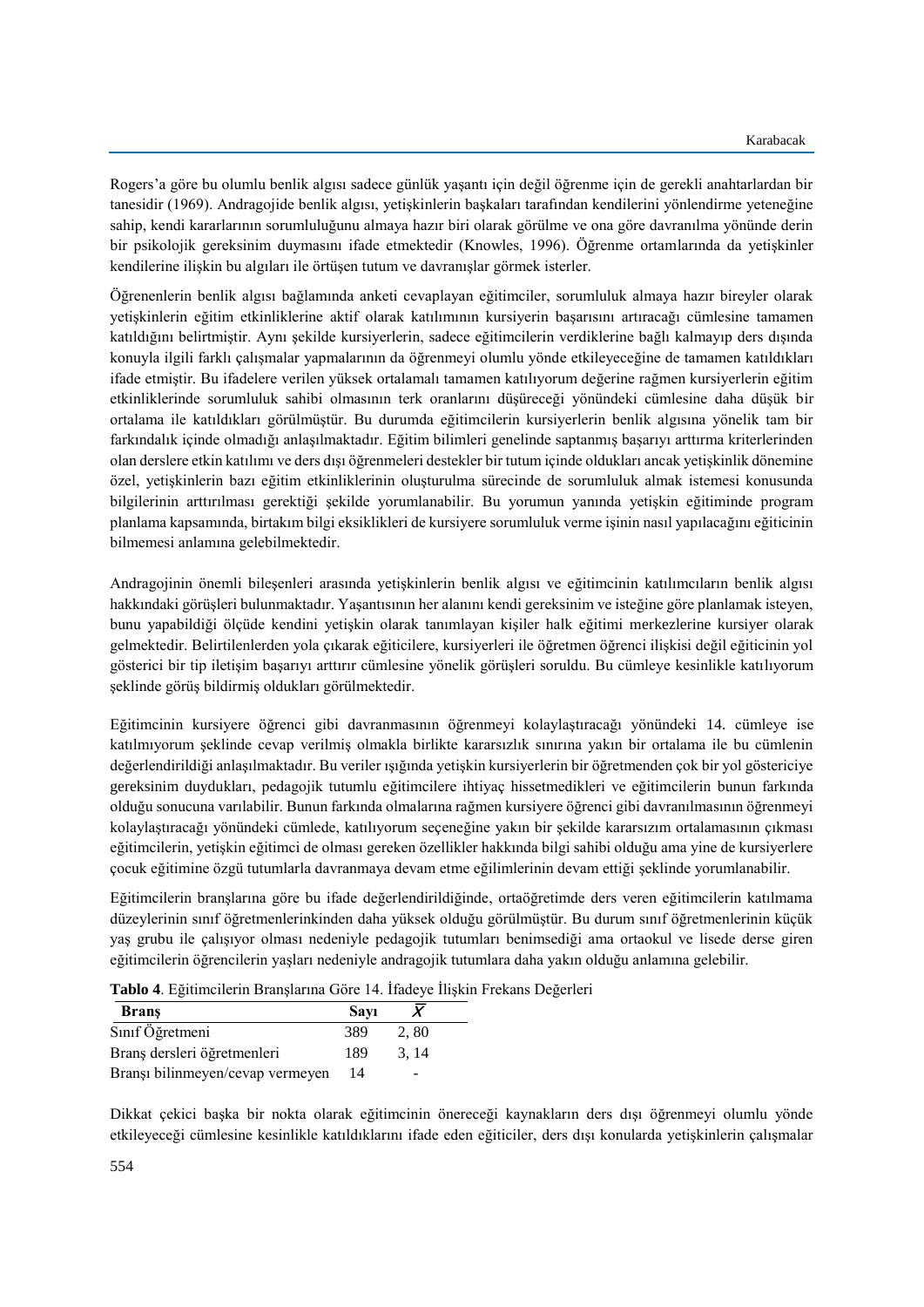yapmasının öğrenmeyi olumlu yönde etkileyeceği ifadesine daha düşük bir ortalama ile kesinlikle katıldıklarını belirtmişlerdir. Bu durum, eğiticinin kaynağı önerse bile yetişkinlerin bazı nedenlerden (kendi yaşam yoğunlukları vb gibi) dolayı gerekli çalışmaları yapamayabileceği yönünde bir algı içinde oldukları şeklinde yorumlanabilir.

| Tablo 5. Öğrenenlerin Benlik Algısı                                                                                                           |              |
|-----------------------------------------------------------------------------------------------------------------------------------------------|--------------|
| Öğrenenlerin Benlik Algısı Cümleleri                                                                                                          | $\bar{\chi}$ |
| 9.Katılımcıların bazı eğitim etkinliklerinin oluşturulmasında sorumluluk sahibi<br>olması, eğitimi terk oranını düşürür.                      | 4.04         |
| 10. Eğitimlere aktif olarak katılmak, katılımcıların başarısını arttırır.                                                                     | 4,56         |
| 11. Sadece eğiticinin verdiklerine bağımlı kalmayıp ders dışında konuyla ilgili<br>çalışmalar yapmak öğrenmeyi olumlu yönde etkiler.          | 4,20         |
| 12. Eğiticinin ders dışında kullanılmak üzere kaynak göstermesi katılımcıların<br>öğrenmeyi öğrenmesini olumlu yönde etkileyecektir.          | 4.31         |
| 13. Eğiticiyle katılımcı arasında öğrenci öğretmen ilişkisinin değil, eğiticinin yol<br>gösterici olduğu tip bir iletişim, başarıyı arttırır. | 4,15         |
| 14. Eğiticinin katılımcıya öğrenci gibi davranması daha önce örgün eğitim<br>deneyimi olan kişiler için öğrenmeyi kolaylaştırır.              | 2.93         |

# **Öğrenenlerin Yaşantılarının Rolü**

Yetişkin eğitiminde öğretmen ve öğrenme için beyaz tahtalar, tepegöz, video ya da dvdler, dijital kaynaklar, internet temelli çevrim içi bağlantılar; bunların yanında kurs el kitapları, çalışma kâğıtları gibi yazılı basılı materyaller kaynak olarak kullanılabilir. (Scales, 2015)

Bahsi geçen materyallerin dışında, Lindeman'a göre yetişkin eğitiminde kullanılabilecek en etkili materyal yetişkinlerin kendi yaşam tecrübeleridir (1969). Yetişkinler zaman içinde farklı ve çok sayıda deneyim sahibi olurlar ve bu deneyimler onların bireysel farklılıklarını arttırır. Aynı zamanda öğrenmelerini kalıcı ya da anlamlı kılmak için kendi deneyimlerine başvururlar, kendi deneyimleri ile uyumlu bilgileri daha çabuk öğrenirler. Bu anlamda eğitim etkinliklerinde kursiyerlerin deneyimleri hem öğrenmenin kalıcılığını sağlayan bir materyal hem de yetişkinlerin öğrenmeye devamını etkileyen bir dinamik olarak karşımıza çıkmaktadır.

Öğrenmede yaşantıların ve deneyimlerin rolü ile ilişkili olarak; eğitimlerin önceki öğrenmelerle ilişkilendirilmesi öğrenmeyi olumlu yönde etkiler cümlesine eğitimciler tarafından yüksek ortalamalı olarak tamamen katılıyorum şeklinde cevap verilmiştir. Yüksek ortalamalı bu cevap Lindeman'ın da ifade ettiği yetişkin öğrenmesinde yeni öğrenmelerin kalıcılığı için eski öğrenmelerle ilişkisinin kurulmasının öneminin eğitimciler tarafından anlaşıldığı göstermektedir. Bunun yanında eğitim konularının kursiyerlerin hayatları ile ilgili örneklerle anlatılmasının öğrenmeyi olumlu etkileyeceği cümlesinin ortalama değerinin daha az olması eğiticilerin hangi deneyimleri eğitimle ilişkilendirilebileceği konusu hakkında net bir bilgiye sahip olmadıkları şeklinde yorumlanabilir.

Eğitimciler kursiyerlerin deneyimlerini paylaşmaya fırsat verilmesi öğrenme isteğini artırır cümlesini tamamen katılıyorum şeklinde değerlendirmiştir. Ancak buna rağmen kursiyerlerin bu deneyimlerini paylaşmalarına fırsat verilmesinin terk oranlarını azaltacağı yönündeki ifadeye daha düşük bir ortalama verilmiştir. Bu durumdan, eğiticilerin deneyimlerin öğrenme üzerinde bir etkisi olduğunu düşündüklerini ancak eğitime devam ya da terk üzerindeki etkisi hakkında yeteri kadar bilgi sahibi olmadıkları sonucu çıkarılabilir.

**Tablo 6.** Öğrenenlerin Yaşantılarının Rolü

| Yaşantıların Rolü Cümleleri                                                                                                                                                                                               |              |
|---------------------------------------------------------------------------------------------------------------------------------------------------------------------------------------------------------------------------|--------------|
| 15. Eğitim konularının katılımcıların hayatıyla ilgili örneklerle anlatılması öğrenmeyi olumlu yönde etkiler.                                                                                                             | 4.27         |
| 16. Eğitimlerde, katılımcıların kendi kişisel özelliklerini geliştirebileceği konulara yer verilmesi faydalı olur.<br>17. Eğitimlerde katılımcılara ve onun yaşam tarzına değer verilmesi öğrenmeyi olumlu yönde etkiler. | 4.25<br>4,36 |
| 18. Katılımcılara ders içi etkinliklere katılmaları için eşit oranda fırsat vermek eğitimleri yarıda bırakan<br>sayısını azaltır.                                                                                         | 4.20         |
|                                                                                                                                                                                                                           | 555          |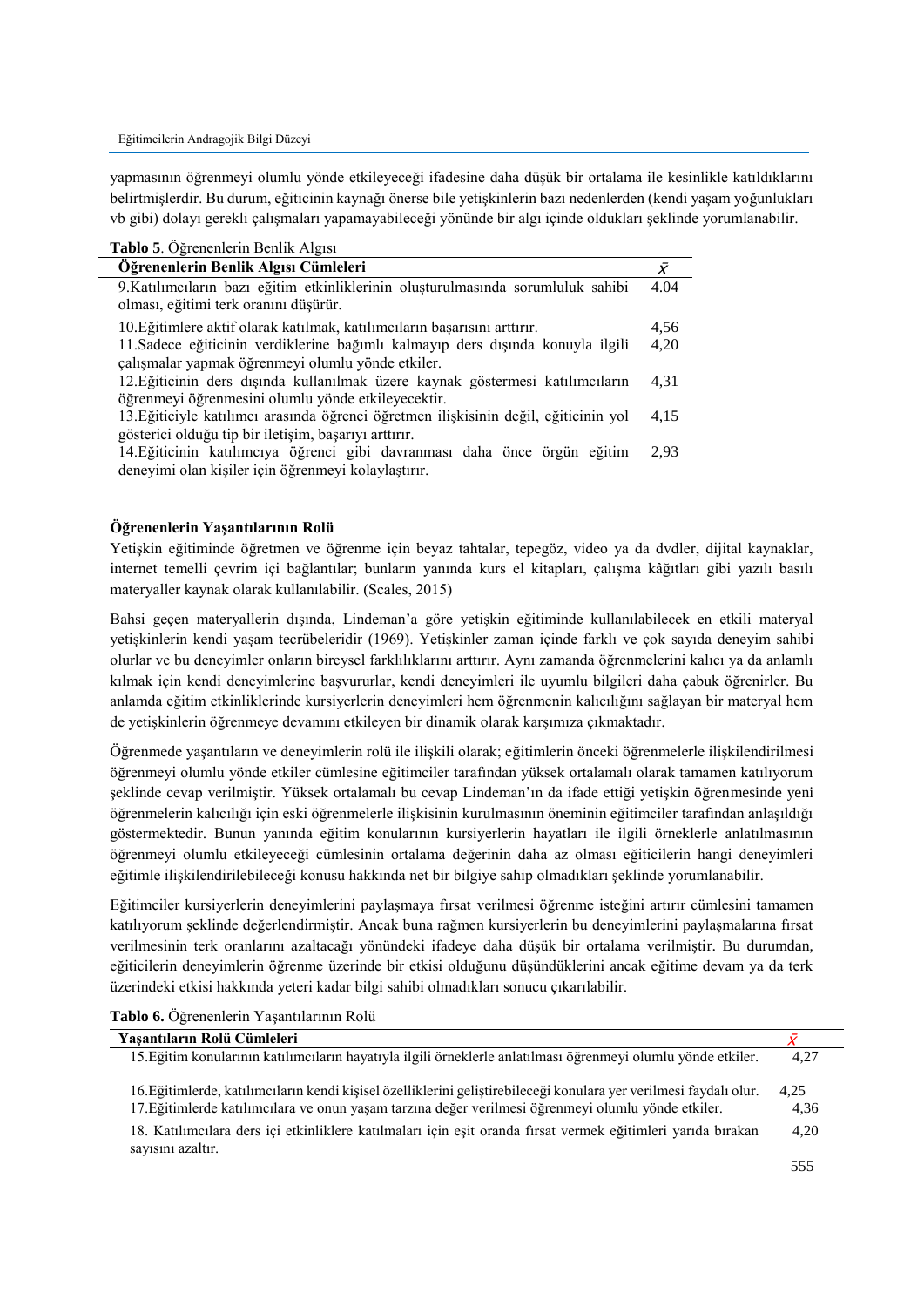| 19. Katılımcıların deneyimlerini paylaşmasına fırsat verilmesi öğrenme isteğini arttırır. | 4.36 |
|-------------------------------------------------------------------------------------------|------|
| 20. Eğitimlerin önceki öğrenmelerle iliskilendirilmesi öğrenmeyi olumlu yönde etkiler.    | 4.59 |

Karabacak

Yetişkinlerle çalışma yılı değişkeni göz önüne alındığı, eğitimcilerin yetişkinlerle çalışma yılları arttıkça deneyimlerin paylaşılmasının desteklenmesine yönelik ifadelere daha yüksek ortalamalı bir şekilde katıldıkları görülmüştür. Bu durum brans, yaş gibi değişkenlerden bağımsız olarak eğitimcilerin yetişkinlerle çalışma süreleri uzadıkça, onların öğrenme özelliklerini öğrendikçe tutumlarını değiştirdiklerini; örgün eğitim tutumlarından uzaklaştıklarını düşündürtmektedir.

**Tablo. 7** Yetişkinlerle Çalışma Yılı ile İlişkili Olarak 19. İfadeye İlişkin Frekans Değerleri

| Yetişkinlerle Çalışma Süresi | $\bar{\bm{X}}$ |
|------------------------------|----------------|
| $0-4$ yil                    | 4, 11          |
| $5-10$ y <sub>1</sub>        | 4, 25          |
| $11 - 16$ yil                | 4,40           |
| 16 yıl ve üstü               | 4.41           |

# **Öğrenmeye Hazır Olma**

Öğrenmeye hazır olma, yetişkin eğitiminde pedagojiden farklı bir şekilde gerçekleşen bir süreci ifade etmektedir. Pedagojik dönemde öğrenmeye hazır olmanın temel dinamiğinin yaş olarak görülmekle birlikte yetişkin eğitiminde yetişkinlerin hayatlarının herhangi bir döneminde gelişim süreçleri ile doğru orantılı olarak farklı bir aşamaya geçmek ya da yükselme amacı ile eğitimlere katılmaya hazır hale gelinen bir süreçtir. Öğrenmeye hazır olma bir gelişim döneminden bir sonrakine geçiş ile birlikte ortaya çıkan bir gelişim ödevidir (Knowles, 1996).

Öğrenmeye hazır olma ilkesine yönelik olarak ankette eğiticiler değişik öğrenme metotlarının yetişkinlerin öğrenmeye hazır olma sürecini hızlandırdığına katıldıklarını belirtmiş olmakla birlikte rol modellerinin kullanılmasının öğrenmeye hazır olmayı kolaylaştıracağı yönündeki ifadeye daha düşük bir ortalama ile tamamen katıldıkları görülmektedir. Bu bağlamda yetişkinlerle çalışan eğitimcilerin yetişkin eğitiminde değişik öğrenme metotlarını kullanmanın önemini kavradıkları halde bu metotlardan en önemlilerinden biri olan rol modellerinin eğitim sürecine dâhil edilmesinin öğrenmeye hazır olmaya etkisi hakkında farkındalıklarının düşük seviyede olduğu söylenebilir.

**Tablo 8**. Katılımcıların Öğrenmeye Hazır Olması

| Öğrenmeye Hazır Olma Cümleleri                                                            |  |
|-------------------------------------------------------------------------------------------|--|
| 22. Önceden aynı eğitimi almış kişilerin, edindikleri bilgiler ile hayatlarını nasıl 4,30 |  |
| kolaylaştırdıkları gösterilirse katılımcılar öğrenmeye daha çok hazır olur.               |  |
| 23. Eğitimler sırasında değişik öğrenme metotlarının kullanılması başarıyı olumlu 4,41    |  |
| yönde etkiler.                                                                            |  |

# **Öğrenmeye Yönelim**

Örgün eğitimden farklı olarak yetişkin eğitiminde, yetişkinlerin öğrenmesinde benimsenmesi gereken en önemli yaklaşım konularla değil, durumlar aracılığıyla olmalıdır (Bilir, 2004). Çocukların ve gençlerin konu yönelimli öğrenmelerinin yanında yetişkinler sorun ya da yaşam merkezli öğrenenlerdir. Yetişkinler günlük hayatta sorunlara çözüm sağlayacak konuları öğrenip bu tür çözüm alternatiflerine ulaşabileceği ortamlarda bulunmayı tercih eder. Bu tür öğrenmeleri gerçekleştirebilecekleri öğrenme ortamlarına ve konuları öğrenmeye yönelirler.

Anket verilerinde eğitimciler, yetişkinlerin günlük hayatta gereksinim duyulan konuları öğrenmeye yönelmeleri ifadesine yüksek ortalamalı bir şekilde tamamen katıldıklarını belirtmişlerdir. Ancak buna rağmen günlük hayattaki bazı sorunların çözümlerinin derslik ortamında tartışılmasının sağlayacağı yararlar hakkında farkındalığın düşük olduğu anlaşılmaktadır. Bu durum, eğiticilerin derslik ortamında yetişkinlere yönelik bazı etkinliklerin öğrenmeye yönelimde ve eğitime devamdaki etkisi hakkında tam bir bilgiye sahip olmadıkları şeklinde yorumlanabilir.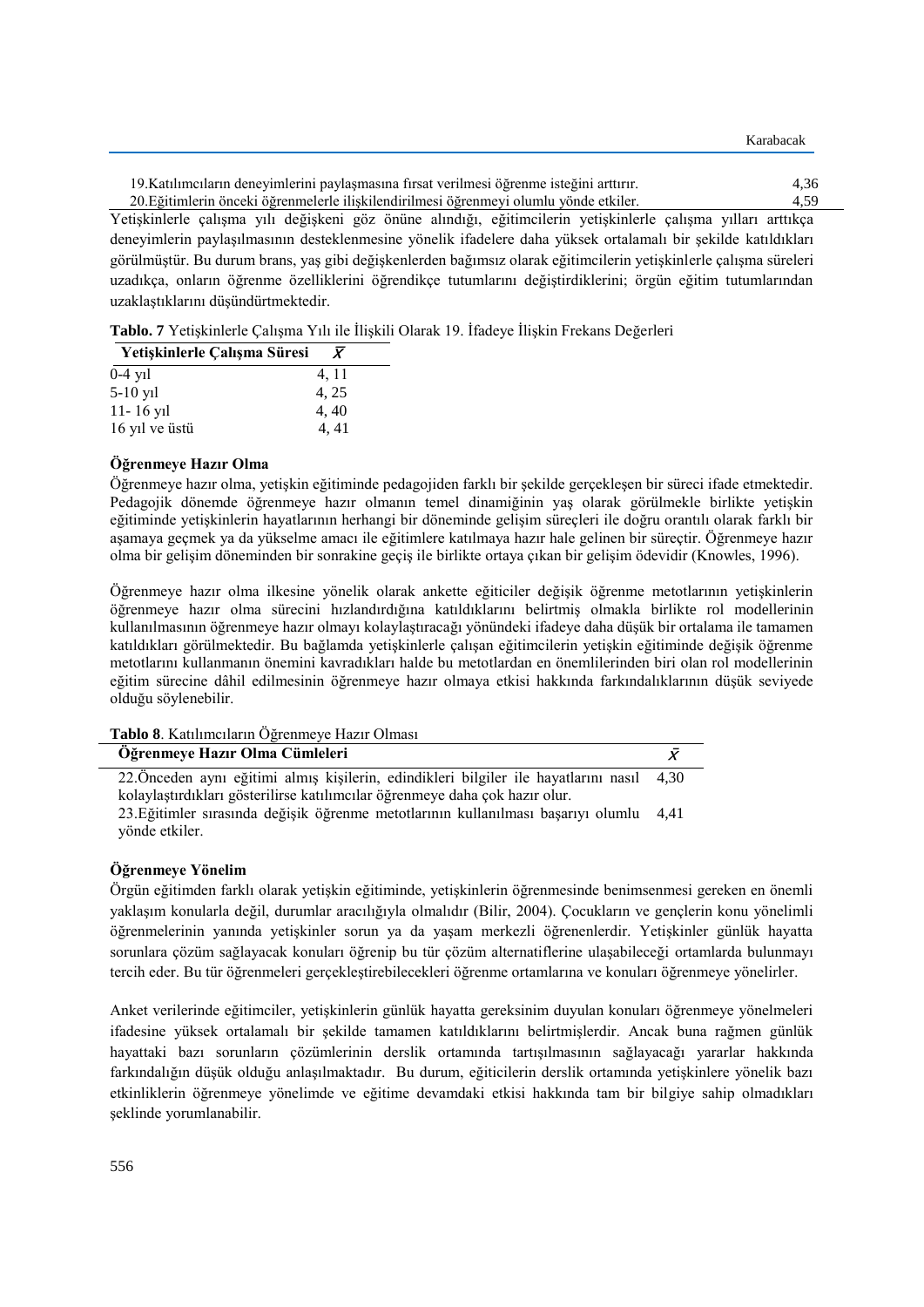Eğitimcilerin Andragojik Bilgi Düzeyi

| Tablo 9. Katılımcıların Öğrenmeye Yönelimi                                                                                                                  |  |
|-------------------------------------------------------------------------------------------------------------------------------------------------------------|--|
| <b>Oğrenmeye Yönelim</b>                                                                                                                                    |  |
| 25. Günlük yaşamda ihtiyaç duyulan konuların ele alınması öğrenmeye yönelmeyi 4,45<br>sağlar.                                                               |  |
| 26. Eğitimlerde ele alınan konularla ilgili, karşılaşılan problemleri anlatmak ve 4,10<br>bunlara derslik ortamında çözümler üretmek eğitime devamı sağlar. |  |

Eğitimcilerin yetişkin eğitiminde çalışma süresi değişkeni bağlamında değerlendirildiğinde branş ve cinsiyet değişkenlerinden bağımsız bir şekilde yetişkinlerle çalışma süresi arttıkça öğrenmeye yönelim cümlelerine katılıyorum ortalamasının arttığı görülmüştür. Bu durum, yetişkin eğitiminin ilk yıllarında örgün eğitimdeki müfredata bağlı konu bazlı öğrenmelerin yetişkinlikte anlamlı öğrenmeleri desteklemediğinin zaman geçtikçe anlaşıldığı şeklinde ifade edilebilir.

**Tablo. 10** Yetişkinlerle Çalışma Yılı ile İlişkili Olarak 25. İfadenin Frekans Değerleri

| Yetişkinlerle çalışma süresi | X     |
|------------------------------|-------|
| $0-4$ yil                    | 4, 31 |
| $5-10$ yil                   | 4.39  |
| $11 - 16$ yil                | 4, 44 |
| 16 yıl ve üstü               | 4,48  |

# **Güdülenme**

Öğrenme motivasyonu her insanda doğal olarak var olan bir durumdur. Herkes öğrenmek ister ancak neyi, ne zaman, nerde öğrenmeyi istediğiniz bilinemeyebilir (Scales, 2015). Oysaki yetişkin eğitiminde eğitimciler tarafından bu bileşenlerin bilinmesi önemlidir. Öğrenmeyi güdüleyici dinamikler eğitime başlamayı, devamı ve tamamlamayı etkiler.

Eğitime katılımda dış ve iç güdüleyicilerin etkisi olduğunu söylemek mümkündür. Yetişkinler bazı dışsal güdüleyicilerin (daha iyi bir iş bulma, daha yüksek maaş vb) etkisi ile hareket etmelerine rağmen; içsel güdüleyicilerin (özsaygının artması, yaşam kalitesinin yükselmesi vb.) baskısını daha fazla hissettikleri dönemler bulunmaktadır.

Anket analizlerinde eğiticilerin dışsal etkilerin yetişkini öğrenmeye motive etmesi konusunda bilgi sahibi oldukları anlaşılmakla birlikte eğitimin özsaygı üzerindeki etkisi, deneyimlerini paylaşmanın önemi gibi konularda eğitime gereksinim duydukları sonucuna varılabilir.

Yetişkinlik dönemi kişinin kendi kararlarını verdiği kurallarını kendi belirlediği bir dönemi temsil eder. Dışarıdan müdahaleler kişinin kendi ile ilgili yetişkinlik algısını zedeleyeceği için tepki ile karşılanır. Anket verilerinde eğiticilerin derslik içi otoritede tek kontrolün kendilerinde olması tutumunu benimsedikleri yönünde görüş bildirdikleri görülmektedir. Ancak yetişkinlerin dâhil edilmediği onlarla ortak kararlarla saptanmayan kuralların yetişkinler tarafından desteklenmediği, eğiticinin kuralda ısrar ettiği takdirde yetişkinlerin otoriteye tepki olarak eğitimleri yarıda bıraktıkları bilinmektedir. Bu anlamda eğiticilerin pedagojik dönemdekilere yönelik derslik yönetimi tutumlarını devam ettirdikleri, yetişkinlik dönemine doğasına uygun bir öğrenme ortamı ortaya koyamadıkları şeklinde yorumlanabilir. Bunun yanında otorite algısına yönelik olarak, hem öğrenin benlik algısı başlığı altındaki 14 numaralı cümleye hem de güdülenme başlığı altındaki 30 numaralı cümleye bakıldığında ortalama puanların eğiticinin derslikte otoritenin kendisinde olması gerektiği yönündeki algısının genel olarak bir eğitimcide bulunması gereken bir özellik olarak gördüğü durumunu da düşündürmektedir.

Yetişkinlerle çalışma süresi bağlamında değerlendirildiğinde, süre uzadıkça yetişkinlerin güdülenmesinde öğrenmelerin getirilerinin bilinmesinin öneminin fark edildiği anlaşılmaktadır. Ancak otoriter tutumlara yönelik görüşlerde yetişkinlerle çalışma süresi artsa da ortalamalarda anlamlı bir değişiklik olmamıştır. Bu durum çalışılan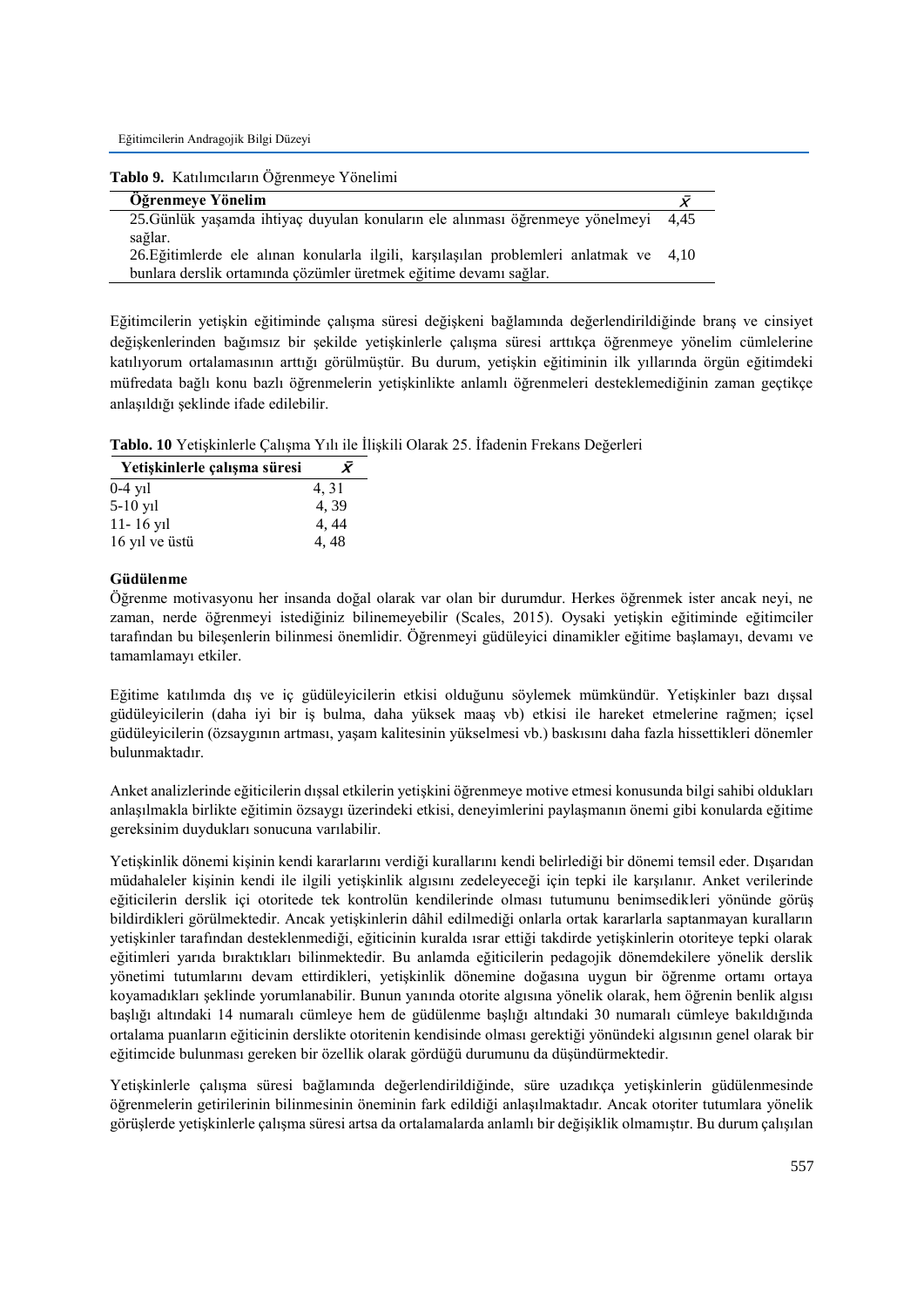grubun özelliklerinden bağımsız olarak eğitimcilerin derslikte bir öğretmenin sergilemesi gerektiği davranışlara yönelik algısı ile açıklanabilir.

**Tablo 11.** Katılımcıların Güdülenmesi

| Güdülenme Cümleleri                                                                  | X    |
|--------------------------------------------------------------------------------------|------|
| 27. Eğitimin yaşam kalitesini arttıracağı inancı öğrenmeye teşvik eder.              | 4,34 |
| 28. Eğitim iş sahibi olmayı sağlarsa etkinliklere ilgi artar.                        | 4,52 |
| 29. Eğitimin özsaygıyı arttıracağı düşüncesi öğrenme isteği yaratır.                 | 4.25 |
| 30.Derslikteki otoritenin eğitici ve katılanlar arasında paylaşımı eğitime devam     | 3.84 |
| isteğini arttırır.                                                                   |      |
| 31.Katılımcılara derslerin işlenişine katkıda bulunma fırsatı verilmesi etkinliklere | 4.27 |
| ilgiyi arttırır.                                                                     |      |

Anketin geneline bakıldığında anketin farklı yerlerindeki yetişkinlerin eğitim etkinliklerine aktif olarak katılmasına fırsat verilmesi, eğitimleri terk nedenleri ve eğiticinin bilgi aktaran değil rehber konumuna geçmesi gerektiği gibi birbirine benzeyen cümlelerin ortalama değerlerinin yakın olduğu görülmektedir. Bu durum anket sonuçlarının bir iç tutarlılık gösterdiğini doğruladığı söylenebilir.

# **Sonuç**

Türkiye genelinde 11 ildeki halk eğitimi merkezinde yetişkinlerle çalışan 592 eğitimci ile yapılan anket çalışması sonrasında;

- Halk eğitimi merkezlerinde görev yapan eğitimcilerin yetişkin eğitimi ilkeleri hakkında bazı bilgilere sahip oldukları görülmekle birlikte, bu bilgileri uygulamaya yansıtamadıkları,
- Eğitimcilerin, öğrenme ortamındaki yetişkinlere yönelik bazı spesifik bilgilere sahip olmadıkları bunun da derslikteki tutum ve davranışlarını etkilediği,
- Bildikleri ama uygulamadıkları bilgiler ile ilgili durumlarda örgün eğitim alışkanlıklarını devam ettirmeye yatkın oldukları,
- Yetişkinlerle çalışma süresi arttıkça yetişkin eğitimi ilkelerine uygun tutum ve davranışları sergilemeye başladıkları,
- Sınıf içi otoriter tutumların bırakılmasında güçlük yaşandığı, bunun öğretmende bulunması gerektiği düşünülen davranışları etkisi ile yapıldığı,
- Yetişkinlerin eğitim aracılığı ile özgüvenin arttığı ancak eğiticinin bu duruma yönelik farkındalığının düşük olduğu,
- Yetişkinlik dönemindeki öğrenme psikolojisi ve benlik algısı ile eğitimleri terk nedenleri arasındaki ilişkinin, eğiticiler tarafından tam olarak kavranamadığı,
- Eğitimlerin, katılımcı yetişkinlerin hayatlarındaki durumlarla ilişkilendirilmesinin eğitimlere devamı sağladığının farkında oldukları ama bunu yeterince uygulamadıkları,
- Eğitimcilerin değişik eğitim yöntem ve tekniklerin kullanımını önemli bulmalarına rağmen yetişkin eğitiminde önemli olan rol modellerine yer verilmesi ve grupla çalışma teknikleri gibi bazı yöntem ve teknikleri ve bu yöntem ve tekniklerin yetişkin eğitimindeki işlevleri hakkında eğitim almaları gerektiği,
- Eğitimcilerin pedagojik tutum ile terk nedenleri arasındaki ilişkiyi kuramadıkları; bu nedenle eğitimcilerin pedagoji ile andragoji arasındaki farklara yer veren eğitimlere gereksinim duyduğu,
- Eğitimcilerin deneyimlerin yetişkin eğitiminde önemli olduğunun farkında olmalarına karşı hangi deneyimlerin eğitim ortamlarında kullanılabilir olduğu konusunda belirsizlik yaşadıkları,
- Pedagojik eğitim ortamlarındaki otorite anlayışının yetişkinlerle çalışan eğiticilerde halen var olduğu ve yetişkinlik dönemi benlik anlayışı ile çelişen bu anlayışın eğitim ortamlarına etkisi konusunda eğitimcilerin farkındalıklarının arttırılması gerektiği,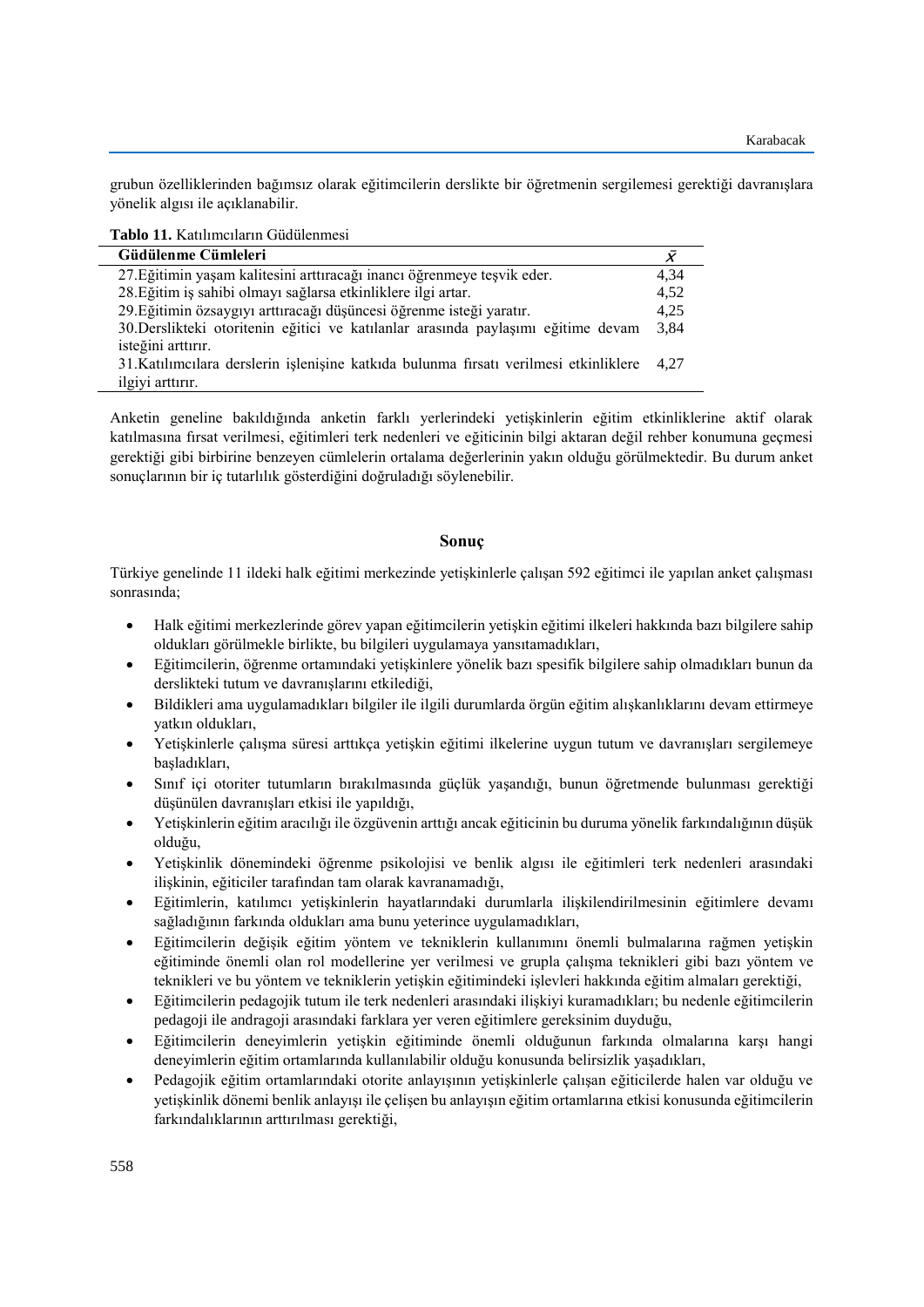- Eğitimcilerin otorite algısına yönelik olarak, bu tutumu her eğitimcide bulunması gereken bir özellik olarak yorumladıkları,
- Öğrenmeye yönelim dinamiklerinin eğitimciler tarafından tam olarak bilinmediği, Eğitimcinin sadece bilgi aktarıcı olduğu ortamların yetişkin eğitimine devamın sağlanması ile düşük düzeyde bir ilişki içinde olduğu; yetişkinlerin öğrenmeye yönelimlerinde eğitimcinin rehber rolünü üstlenmesi gerektiği gibi konularda eğitimcilerin eğitim almaları gerektiği,
- Öğrenmeye yönelimin güdüsel yönleri hakkında eğitimcilerin yeterince bilgi sahibi olmadığı,
- Halk eğitimi merkezlerinde çalışan eğitimcilerin genel olarak eğitime katılma nedenleri ve devamı sağlayan dinamikler hakkında bilgi sahibi olduğu anlaşılırken eğitimi terk nedenleri hakkında bilgilendirilmeye gereksinim duydukları,
- Eğitimciler, benlik algısına sahip kişiler olarak yetişkinlerin eğitim etkinliklerine aktif olarak katılmalarının başarıyı arttıracağı konusunda bilgi sahibi iken, bazı etkinliklerde aktif olarak katılmalarına fırsat verilmemesi ile terk oranları arasındaki ilişki hakkında düşük düzeyde farkındalık içinde oldukları,
- Halk eğitimi merkezlerinde görev yapan eğitimcilerin, ders dışı kaynak önermenin öğrenmeye etkilerinin olumlu olduğunu belirtmelerine rağmen yetişkinlerin günlük yaşamlarındaki bazı durumlar nedeniyle bu kaynakları kullanarak çalışma olasılığını düşük gördükleri; kendi kendine öğrenmenin yetişkin eğitimindeki yeri hakkındaki farkındalıklarının arttırılması gerektiği,
- Yetişkinlerin öğrenme güdüleri konusunda dışsal dinamikler hakkında eğiticilerin bilgi sahibi olduğu ancak içsel dinamikler ve psikolojik gereksinimlere ilişkin bilgi düzeyinin düşük olduğu; eğitimlerinde bu konulara yer vermelerinin önemli olduğu saptanmıştır.

# **Öneriler**

- **1-** Halk eğitimi merkezlerinde yetişkinlerle çalışan eğitimcilerin öncelikle yetişkin eğitimine yönelik temel bilgileri içeren; yetişkin eğitimi nedir, yetişkin eğitiminde temel kavramlar, yetişkin eğitimi ilkeleri (Andragoji), yetişkin eğitimi ortamlarında iletişim vb. gibi eğitimleri alması,
- **2-** Yetişkin eğitimi temel bilgilerinden sonra alana yönelik spesifik bilgilerin yer aldığı; yetişkinlik gelişim dönemleri, yetişkin psikolojisi, yetişkinlerin öğrenme psikolojisi, yetişkinlerin eğitime katılma nedenleri, yetişkinlerin güdüsel yönelimleri, yetişkinlerin eğitimlere katılmama nedenleri, yetişkinlerin eğitimi yarıda bırakmaları, yetişkin eğitiminde materyal kullanımı, yetişkin eğitiminde PDR uygulamaları vb gibi alanlarda hizmet içi eğitimlere katılması
- **3-** Yetişkin eğitimcide bulunması gereken niteliklerin saptanması ve bu nitelikleri kazandırabilmek için eğitimcilerin bilgilendirilmesi,
- **4-** Hizmet içi eğitimlerin sistematik bir biçimde tekrarlanması,
- **5-** Eğitimcilere yetişkin eğitimi alan bilgisi ile ilişkili materyallerin sağlanması,
- **6-** Sadece hizmet içi eğitimlerle değil, uzaktan eğitim ve proje çalışmaları ile de eğitici eğitimlerinin hızlandırılması,
- **7-** Eğitimcilere yönelik araştırma ve anket çalışmalarının belli süreler içinde tekrarlanması ve elde edilen verilerden yola çıkılarak eğitimlerin konu başlıklarının ve içeriklerinin güncellenmesi,
- **8-** Millî Eğitim Bakanlığı ve üniversitelerin yetişkin eğitimi bölümleri ile işbirliğinin geliştirilmesi,
- **9-** Millî Eğitim Bakanlığı Hayat Boyu Öğrenme Genel Müdürlüğü bünyesinde yetişkin eğitimi iş ve işlemleri konusunda uzman kişilerin yetiştirilmesi ya da istihdam edilmesi önerilmektedir.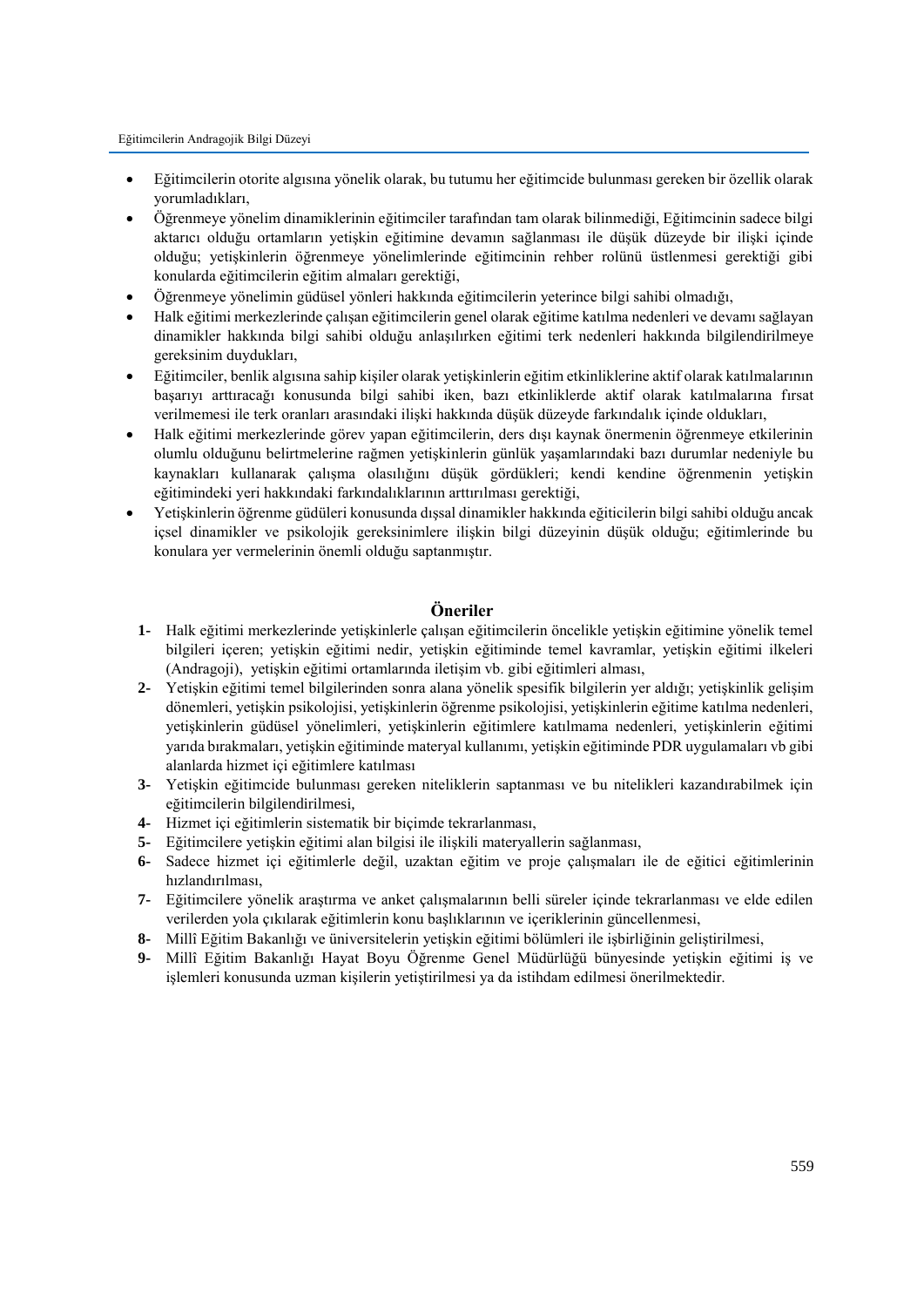### **References**

- Açıkgöz Ün K. (2005): *Etkili Öğrenme ve Öğretme [Effective Learning and Teaching].* İzmir: Eğitim Dünyası Press
- Bilir, M. (2004). Çağdaş Yetişkin Eğitimi Liderlerinden Eduard Christian Lindeman [The Life, Educational Views and Services of Christian Lindeman, One Of The Leaders of The Contemporary Adult Education]*. Journal of Ankara University Faculty of Educational Sciences. 37* (2), 15-25.

Büyüköztürk, Ş. (2005*). Anket Geliştirme [Survey Development].* Retrieved 20.11.2017, http://dergipark.gov.tr/download/article-file/256394

- Duman, A. (1991). Türkiye'de Yetişkin E ğitimi Alanında Karşılaşılan Sorunlar [Problems Encountered in the Field of Adult Education in Turkey] Education and Science Journal. Retrieved 18.01.2018, http://scholar.google.com.tr/scholar\_url?url=http%3A%2F%2Feb.ted.org.tr%2Findex.php%2FEB%2Farticle %2Fdownload%2F6065%2F2238&hl=tr&sa=T&oi=gga&ct=gga&cd=8&ei=fpNgWsq1I8GZmAG1hLiQBA &scisig=AAGBfm3XClQf6IL9ATLrmkZsyMIoPN9PiA&nossl=1&ws=1447x887
- Eurostat, (2017). Adult participation in learning by sex. Retrieved 16.11.2017, from http://ec.europa.eu/eurostat/tgm/table.do?tab=table&init=1&language=en&pcode=sdg\_04\_60&plugin=1
- Force of Law no. 652 about the Organisation and Duties of the Ministry of National Education (2011) [652 sayılı Kanun Hükmünde Kararname]. Retrieved 13.11.2017, http://www.resmigazete.gov.tr/eskiler/2011/09/20110914-1.htm
- General Directorate of Lifelong Learning, Modüler Programlar [Modular Programmes]. Retrieved 16.11.2017, http://hbogm.meb.gov.tr/modulerprogramlar/
- Geray, C. (2002). *Halk Eğitimi. [Public Education].* Ankara: İmaj Press.
- Houle.C.O. (1961). The Inquiring Mind. Madison. Wisconsin: University of Wisconsin Press.
- Karabacak A., S. (2011). *Mamak Halk Eğitimi Merkezinde Açılan Kurslara Katılan Kadınların Eğitime Katılma ve Terk Nedenleri [Reasons of Participating to Trainings and Abandonment of the Trainings in Women Who Attend to Trainings in Mamak Public Education Center].* Unpublished PhD Dissertation. Ankara University, Ankara, Turkey.
- Kılavuz, A.M. (2003). Yetişkin Din Eğitimcilerinde Bulunması Gereken Özellikler [Features of the Adult Religious Educators]. Uludağ University, *Journal of Faculty of Theology*, Volume: 12, Number:1, 2003, p. 135-152
- Knowles, M. (1990). *Yetişkin Öğrenenler Göz Ardı Edilen Bir Kesim. [The adult learner: a neglected species].* (Serap Ayhan, Trans.). Ankara: Ankara University, Turkey.
- Knowles, M., Holton, E., F., Swanson, R. A. (2014). *Yetişkin Eğitimi [The Adult Learner: The Definitive Classic in Adult Education and Human Resource Development].* (Okhan Gündüz, Trans.). İstanbul: Kaknüs Press.
- Kurt, İ. (2014). *Yetişkin Eğitimi [Adult Education]*. Ankara: Akçağ Press.
- Lindeman E. C. (1969*). Halk Eğitiminin Anlamı. [The Meaning of Adult Education].* Ankara: General Directorate of Public Education Press.
- Millî Eğitim Bakanlığı Bilgi Edindirme Raporu (2017). [Informative Report of the Ministry of National Education 2017]. Retrieved 16.11.2017, from http://www.meb.gov.tr/BilgiEdinme/SSS.html
- Millî Eğitim Bakanlığı Hayat Boyu Öğrenme Genel Müdürlüğü İzleme ve Değerlendirme Raporu (2017) [Ministry of National Education General Directorate of Lifelong Learning Monitoring and Evaluation Report (2017)].